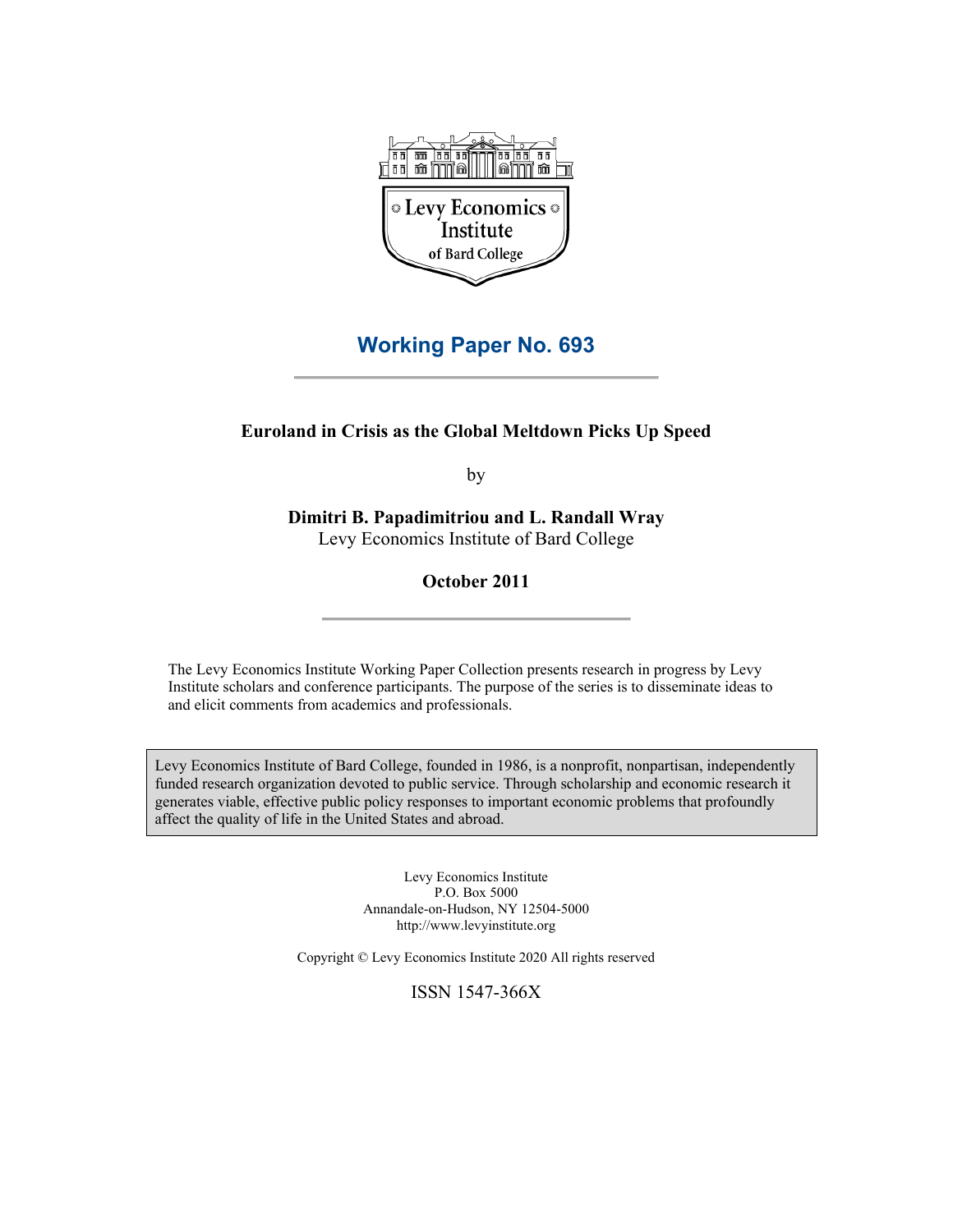## **ABSTRACT**

Yet another rescue plan for the European Monetary Union (EMU) is making its way through central Europe, but no one is foolish enough to believe that it will be enough. Greece's finance minister reportedly said that his nation cannot continue to service its debt, and hinted that a 50 percent write-down is likely. That would be just the beginning, however, as other highly indebted periphery nations will follow suit. All the major European banks will be hit—and so will the \$3 trillion US market for money market mutual funds, which have about half their funds invested in European banks. Add in other US bank exposure to Europe and you are up to a potential \$3 trillion hit to US finance. Another global financial crisis is looking increasingly likely.

We first summarize the situation in Euroland. Our main argument will be that the problem is not due to profligate spending by some nations but rather the setup of the EMU itself. We then turn to US problems, assessing the probability of a return to financial crisis and recession. We conclude that difficult times lie ahead, with a high probability that another collapse will be triggered by events in Euroland or in the United States. We conclude with an assessment of possible ways out. It is not hard to formulate economically and technically simple policy solutions for both the United States and Euroland. The real barrier in each case is political—and, unfortunately, the situation is worsening quickly in Europe. It may be too late already.

**Keywords:** Sovereign Debt; PIIGS; European Monetary Union; Global Financial Crisis; Debt Relief; Sectoral Balances; Budget Deficits; Fisher Debt Deflation; Sovereign Currency; Greek Default

**JEL Classifications:** E32, E42, F02, F33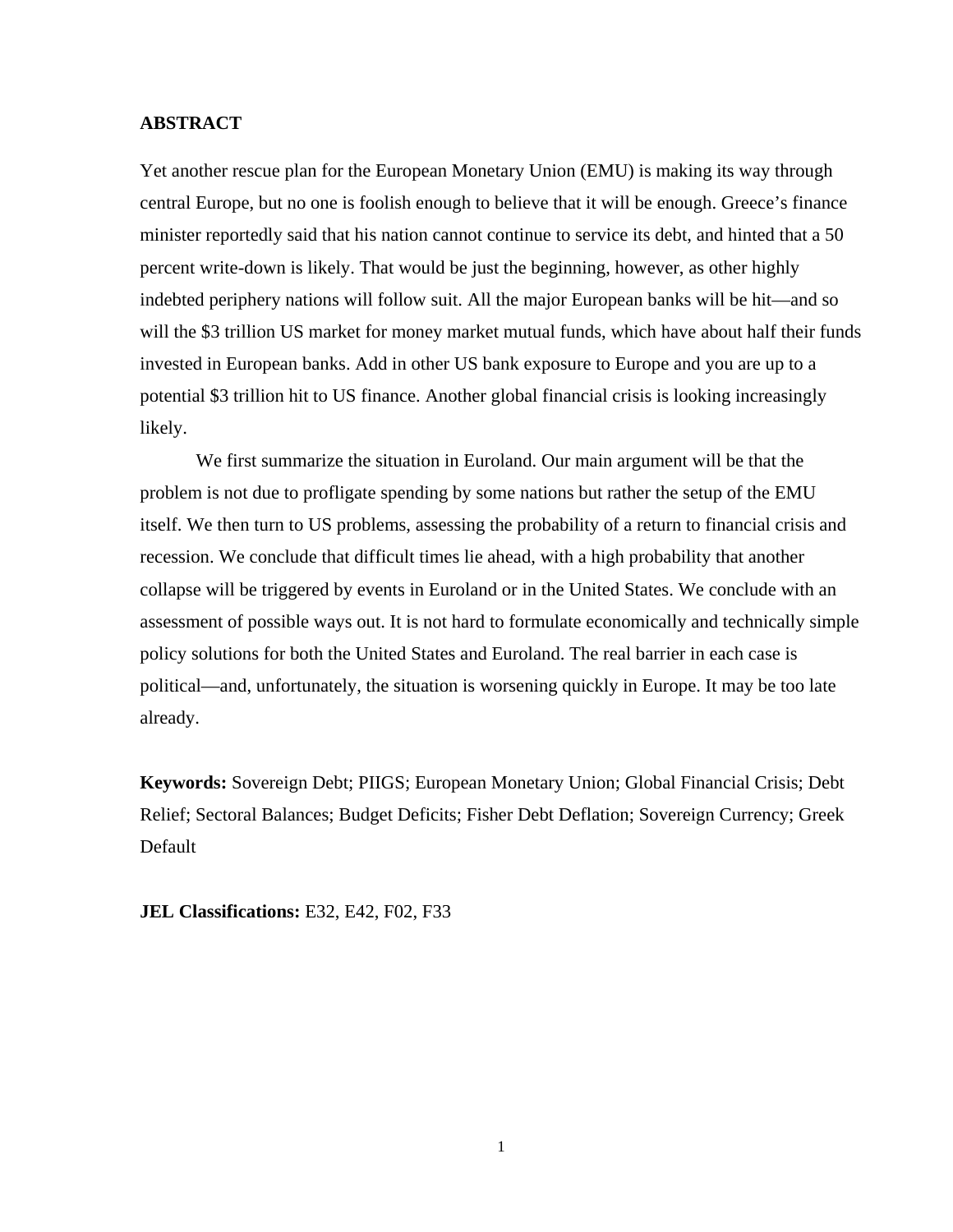## **INTRODUCTION**

Yet another rescue plan for the European Monetary Union (EMU) is making its way through central Europe, raising the total funding available to the equivalent of \$600 billion. Germany agreed to raise its contribution to the fund by more than \$100 billion equivalent. No one is foolish enough to believe that will be enough.

Greece's Finance Minister reportedly said that his nation cannot continue to service its debt and hinted that a 50 percent write-down is likely. Greece's sovereign debt is 350 billion euros, so losses to holders would be 175 billion euros. That would be just the beginning, however.

Nouriel Roubini has argued that the crisis will spread from Greece and increase the possibility that both Italy and Spain could be forced out, unless European leaders greatly increase the funds available for bailouts. The *Sunday Telegraph* has suggested that as much as 1.75 trillion sterling could be required (Hennessy 2011). To put that in perspective, the US bailout of its financial system after 2008 came to \$29 trillion. The 1.75 trillion figure will almost certainly prove to be wishful thinking if sovereign debt goes bad. All the major European banks will be hit—and so will the \$3 trillion US money market mutual funds, which have about half their funds invested in European banks. Add in other US bank exposure to Europe and you are up to a potential \$3 trillion hit to US finance. (That probably explains why the US has suddenly taken a keen interest in Euroland, with the Fed ramping up lending to European financial institutions.)

Financial headwinds are poised to hit the US directly, too. Commodities prices have finally begun their inevitable downward trajectory as the biggest speculative bubble in human history bursts. Falling prices will lead to margin calls, forcing speculators to sell not only commodities, but other "uncorrelated" assets such as equities.

The US real estate sector heads into the fall with no end to its crisis. No jobs are being created, and the latest GDP figures show growth barely above 1 percent on an annual basis. While there are some stirrings in Washington, near-gridlock over the budget will keep any federal stimulus package underfunded. Meanwhile, state and local governments continue to cut, reeling from plummeting tax revenue.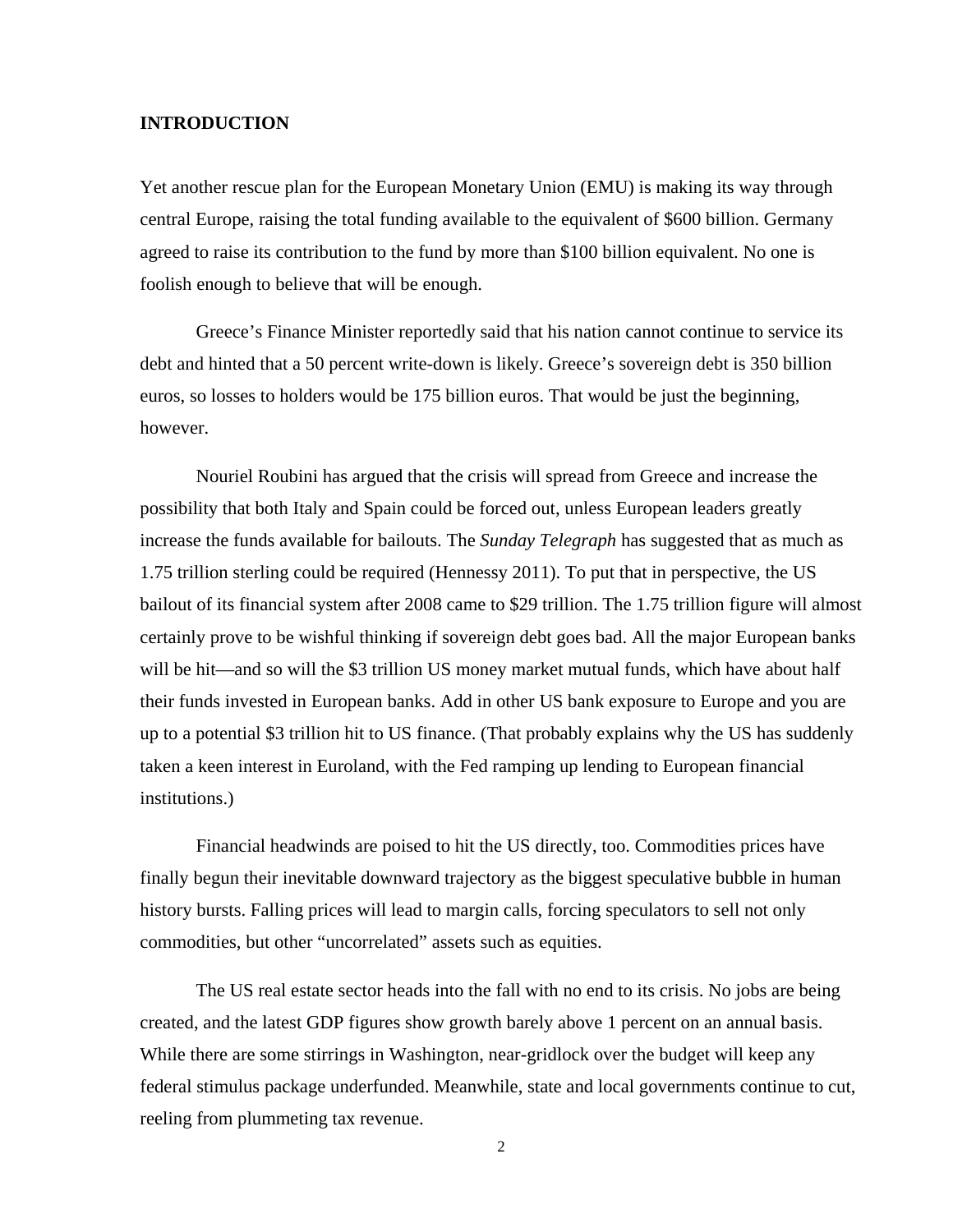While falling prices at the pump will provide some relief to homeowners, we just received new data on health insurance costs, which are exploding right on cue as insurers take advantage of "Obamacare," that forces every American to turn wages over to the insurance industry. With captive customers why not boost prices?

Finally, the big banks are increasingly losing their fraud cases—paying big fines and settlements for securities fraud. They are even beginning to lose in foreclosure cases, and since the vast majority of mortgages made since 2000 involved some kind of fraud (if not lender fraud, then at least property recording fraud perpetrated by the industry's monster, the Mortgage Electronic Registration System), there could be big losses there, too. It will not take much to spark another US financial crisis on a Lehman and Bear scale.

We first summarize the situation in Euroland. We then turn to US problems, assessing the probability of a return to financial crisis and recession. We conclude that difficult times lay ahead, with a high probability that another collapse will be triggered by events in Euroland or in the US, and provide an assessment of possible ways out.

#### **THE VIEW FROM EUROLAND**

It is becoming increasingly clear that authorities are merely trying to buy time to figure out how they can save the core French and German banks against a cascade of likely sovereign defaults. Meanwhile, they keep a stiff upper lip and demand more blood in the form of periphery austerity. They know this will do no good at all. Indeed, it will increase the eventual costs of the bailout while stoking North-South hostility. Presumably leaders like Chancellor Merkel are throwing red meat to their base for purely domestic political reasons. If the EMU is eventually saved, however, the rancor will make it very difficult to mend fences.

There is no alternative to debt relief for Greece and other periphery nations. Even German Chancellor Merkel reportedly told her parliamentarians that she could not exclude the possibility of a Greek default—even as she warned Greece that the rescue package approved last July would be reviewed if Athens failed to meet deficit reduction targets (Peel 2011). She has also said that all of her economic advisors recommend debt relief for Greece, but insisted that debt relief just encourage other highly indebted nations to demand similar treatment. Thus, she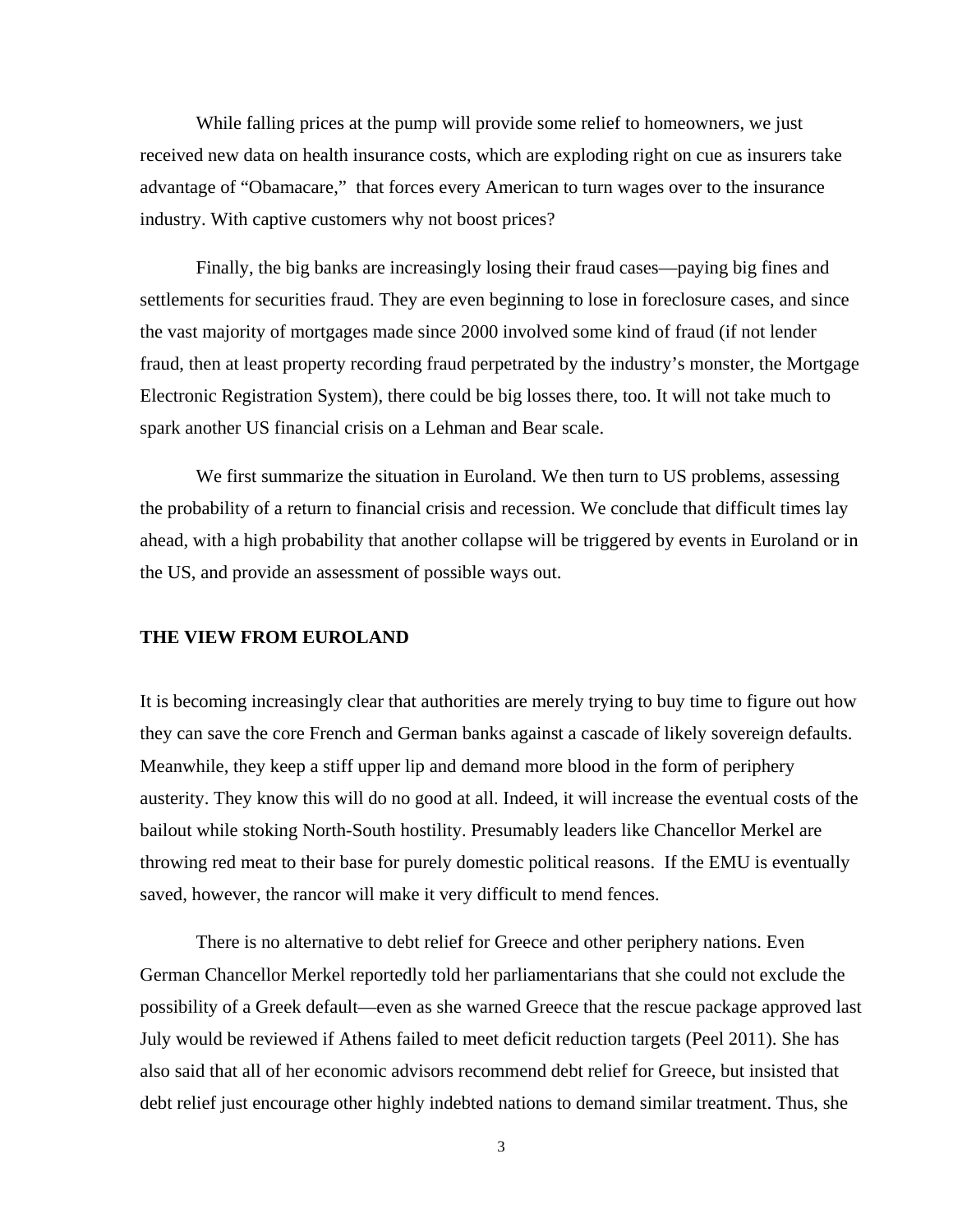prefers to demand austerity, and if that forces default, so be it. There are even some rumors that Germany will be the first nation to quit the EMU—taking a pre-emptive strike rather than making concessions to nations it sees as fiscally irresponsible.

In other words, Europe's leaders believe debt relief must be tied to austerity that will inflict more punishing pain. Remarkably, even as leaders put together yet another rescue package, the EU Parliament voted to make sanctions more automatic on countries that exceed Maastricht criteria debts and deficits. Previously, although penalties were threatened they were never actually imposed. Karel Lannoo, chief executive officer of the Centre for European Policy Studies in Brussels stressed that the purpose of the new system was "to show Germany that economic governance is being improved and to help overcome German concerns about insufficient accountability in this area at the European level" (Stearns 2011). (Amusingly, only four of the 27 EU nations meet the Maastricht deficit criteria: Sweden, Finland, Estonia, and Luxembourg. Even Germany will have to pay the fines! That is particularly ironic as it was Germany that originally got the rules relaxed because its own slow growth period had caused it to chronically exceed Maastricht limits on deficits and debts. And it is all the more ironic that loosening the rules allowed Greece to build to the higher debt ratios that Germany now admonishes [Liu 2011].)

Indeed, the picture of the debtors that the Germans, especially, want to paint is one of profligate consumption fuelled by runaway government spending by Mediterraneans. The only solution is to tighten the screws. As Finance Minister Wolfgang Schäuble put it: "The main reason for the lack of demand is the lack of confidence; the main reason for the lack of confidence is the deficits and public debts which are seen as unsustainable… We won't come to grips with economies deleveraging by having governments and central banks throwing literally—even more money at the problem. You simply cannot fight fire with fire" (Giles 2011). You have to fight the headwinds with more growth-killing glacial ice.

A leaked letter from European Central Bank (ECB) President Trichet demanded that Italy move more quickly to a balanced budget (Reuters 2011). It also urged adoption of the neoliberal's favorite package of policies, including "full liberalization of local public services," "a thorough review of the rules regulating the hiring and dismissal of employees," "administrative efficiency," and "structural reforms." Following Rahm Emanuel's advice, the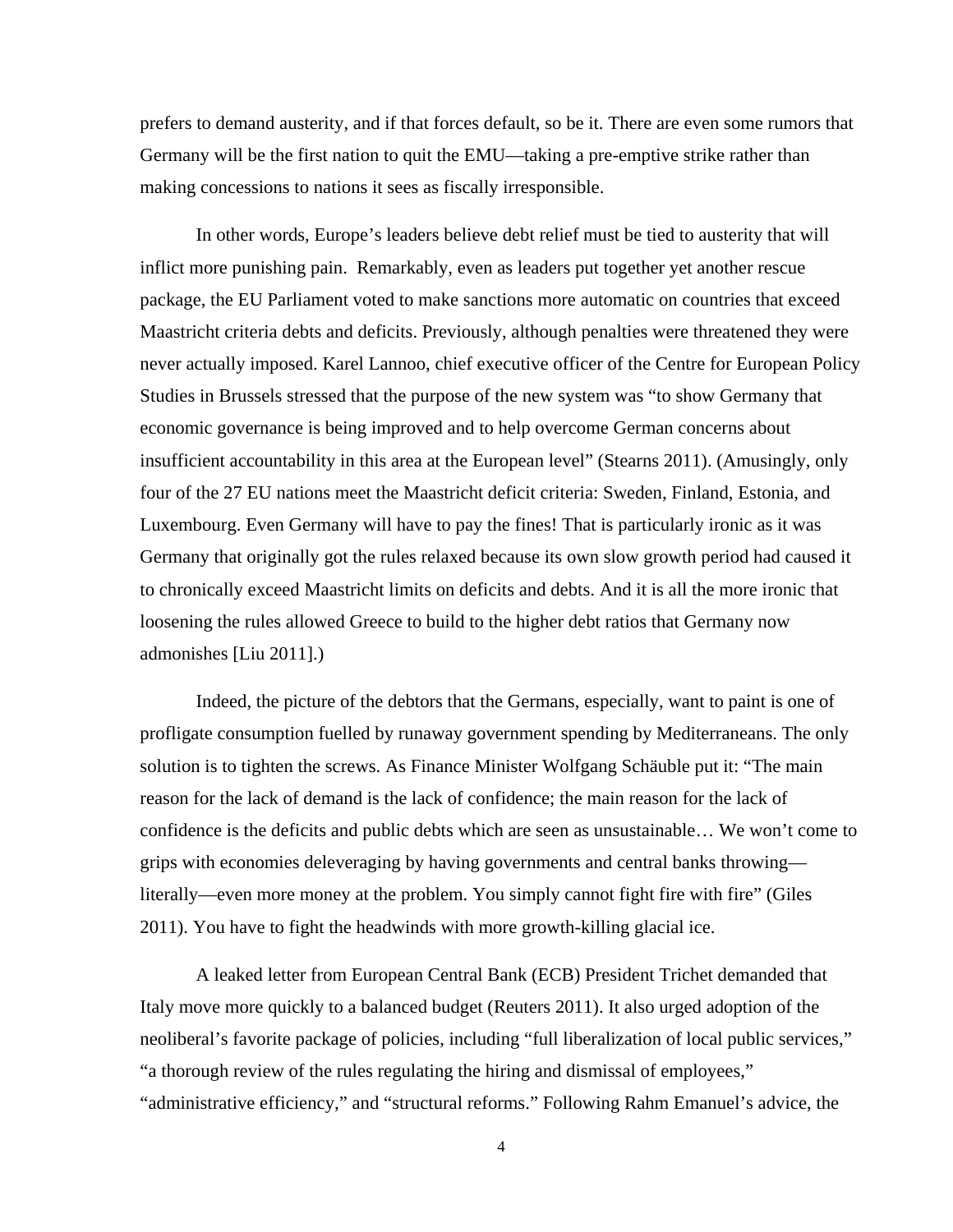EU's neoliberals are using the crisis not only to impose austerity but also to roll back social legislation, while privatizing as much of the economy as possible. For this purpose, it is extremely important that they move the focus away from problems with the private sector (especially with the excesses perpetrated by financial institutions that created the global financial crisis) and to supposed profligacy by government, both in terms of budget deficits but also through coddling of the population.

#### **HOW DID EUROLAND GET INTO SUCH A MESS?**

While the story of fiscal excess is a stretch even in the case of the Greeks, it certainly cannot apply to Ireland and Iceland, or even to Spain. In the former cases, these nations adopted the neoliberal attitude toward banks that was pushed by policymakers in Europe and America, with disastrous results. The banks blew up in a speculative fever and then expected their governments to absorb all the losses.

Further, as Ambrose Evans-Pritchard (2011) argues, even Greece's total outstanding debt (private plus sovereign) is not high: 250 percent of GDP (versus nearly 500 percent in the US); Spain's government debt ratio is just 65 percent of GDP. And while it is true that Italy's government debt ratio is high, its household debt ratio is very low by Western standards.

Figure 1 presents net debt as a percentage of GDP for a number of EMU nations. First, it is obvious that for most of them, the economic crisis itself caused significant growth of government debt ratios. Before the crisis, only Greece and Italy significantly exceeded the 60 percent ratio. However, all of them had private sector debt ratios above 100 percent by the time the crisis hit—and half had ratios above 200 percent. To label this a sovereign debt crisis is rather strange. Remarkably, Italy and Greece have the lowest private debt ratios—which is not consistent with the view that consumers in those nations are profligate. Now, as we discuss below, it is not surprising that these two nations have this combination of relatively high government debt ratios and low private debt ratios—these are related through the "three sectors identity." But this figure does cast some doubt on the favored story about sovereign excesses in the periphery.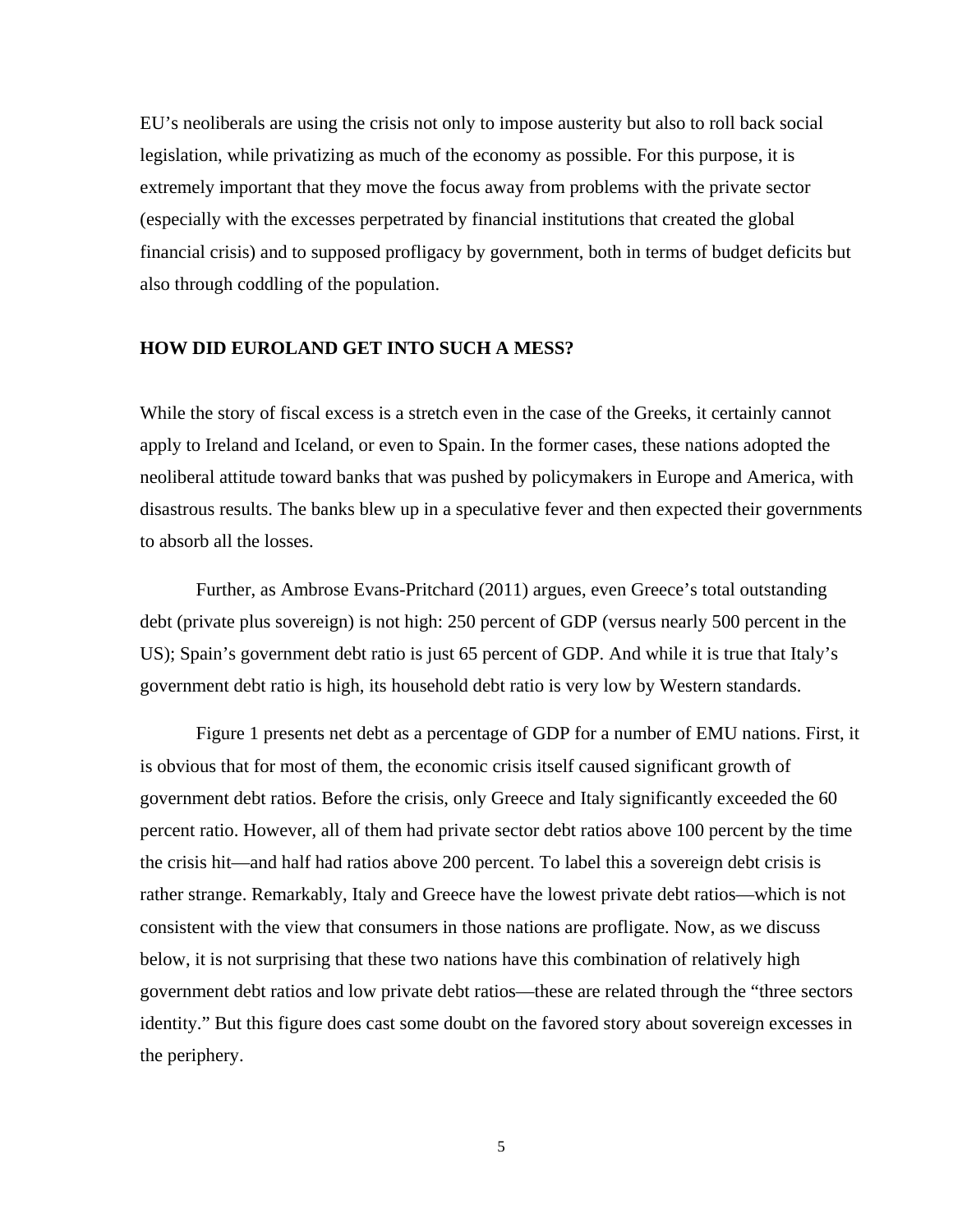

#### **Figure 1. Net Debt as a Percentage of GDP**

Note: Government figures are I.M.F. calculations of net debt of general governments, after subtracting monetary assets held by governments. Sources: International Monetary Fund; European Central Bank (via Rebecca Wilder)

If you take the West as a whole, what you find is that over the past 40 years there has been a long-term upward growth trend of debt relative to GDP, from just under 140 percent of GDP in 1980 to almost 320 percent today. It is true that government has contributed to that, growing from some 40 percent of GDP to about 90 percent—a doubling to be sure. But the private sector's debt ratio grew from a bit over 100 percent to somewhere around 230 percent of GDP.

In sum, to label this a sovereign debt problem is quite misleading. The dynamics are surely complex but it is clear that there is something that is driving debt growth in the developed world that cannot be reduced to runaway government budget deficits. Nor does it make sense to point fingers at Mediterraneans since it is (largely) the English-speaking world of the US, UK, Canada, and Australia that has seen some of the biggest increases of household debt—the total US debt ratio is 500 percent, of which household debt alone is 100 percent, and financial institution debt is another 125 percent of GDP.

We will not go into it here, but what Minsky called "money manager capitalism" explains a large increase of financial assets (the flip side of the debt) under professional management. The long postwar boom helped to build up pension funds and other financial wealth seeking high returns. That led to pressure to open up the globe to financial capital flows, and that in turn generated a series of bubbles and busts across economies, from the developing world, to Asia, to the US, and finally to Europe. At the same time, it generated record inequality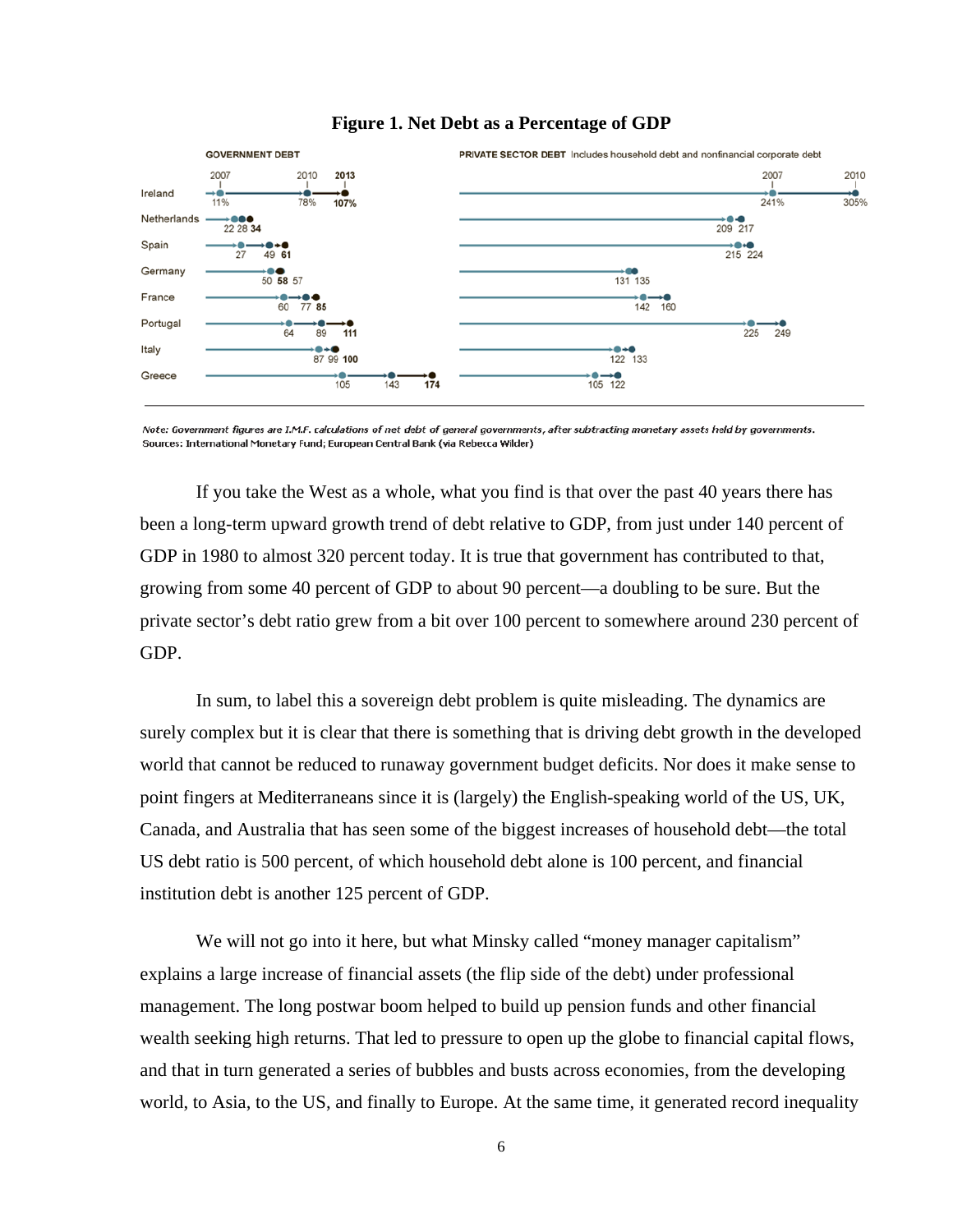and to the extension of what many call "financialization" to every walk of life. So, growing financial wealth is the sunny side of money manager capitalism, but the dark side is growing debt and inequality.

Indeed, there is a nearly unacknowledged (except around the Levy Institute) Godleyan identity that shows the *ex post* relations (without necessarily saying anything about the complex endogenous dynamics): the domestic private balance equals the sum of the domestic government balance less the external balance. To put it succinctly, if a nation runs a current account deficit, then its domestic private balance (households plus firms) equals its government balance less that current account deficit. To make this concrete, when the US runs a current account deficit of 5 percent of GDP and a budget deficit of 10 percent of GDP, its domestic sector has a surplus of 5 percent; or if its current account deficit is 8 percent of GDP and its budget deficit is 3 percent, then the private sector must have a deficit of 5 percent—running up its debt.

A big reason why much of the developed world has had a growth of its outstanding private and public sector debts relative to GDP is because we have witnessed the rise of current account surpluses in Brazil, Russia, India, and China (and others, especially in South East Asia)—matched by current account deficits in the developed Western nations taken as a whole. Hence, developed country budget deficits have widened even as their private sector debts have grown. By itself, this is neither good nor bad. But over time, the debt ratios and hence debt service commitments of Western domestic private sectors got too large to service out of income flows. This was a major contributing factor to the global financial crisis (GFC).

Our Austerians see the solution in belt-tightening, especially by Western governments. But that tends to slow growth, increase unemployment, and hence increase the burden of private sector debt. The idea is that this will reduce government debt and deficit ratios, but in practice that may not work due to impacts on the domestic private sector. Tightening the fiscal stance can occur in conjunction with reduction of private sector debts and deficits only if this somehow reduces current account deficits. Yet many nations around the world rely on current account surpluses to fuel domestic growth and to keep domestic government and private sector balance sheets strong. They therefore react to fiscal tightening by trading partners—either by depreciating their exchange rates or by lowering their costs. In the end, this sets off a sort of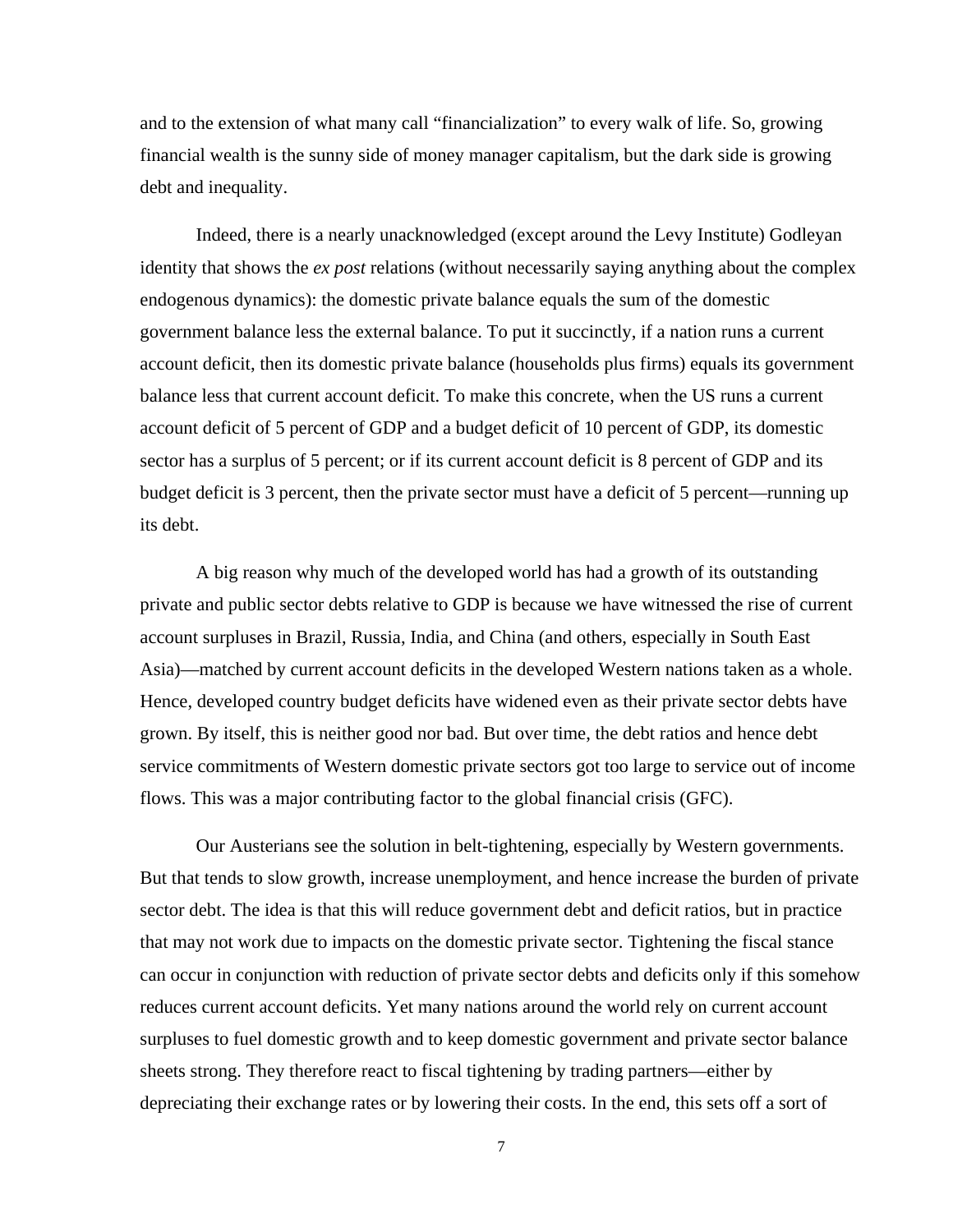modern mercantilist dynamic that leads to race to the bottom policies that few Western nations can win.

Germany, however, has specialized in such dynamics and has played its cards well. It has held the line on nominal wages while greatly increasing productivity. As a result, in spite of reasonably high living standards it has become a low cost producer in Europe. Given productivity advantages, it can go toe-to-toe against non-euro countries in spite of what looks like an overvalued currency. For Germany, however, the euro is significantly undervalued even though most euro nations find it overvalued. The result is that Germany has operated with a current account surplus that allowed its domestic private sector and government to run deficits that were relatively small. Hence, Germany's overall debt ratio is at 200 percent of GDP, approximately 50 percent of GDP lower than the eurozone average.

Not surprisingly, the Godleyan balances identity hit the periphery nations particularly hard, as they suffer from what is for them an overvalued euro and lower productivity than Germany enjoys. With current accounts biased toward deficits it is not a surprise to find that the Mediterraneans have bigger government and private sector debt loads.

Now, if Europe's center understood balance sheets, it would be obvious that Germany's relatively "better" balances rely to some degree on the periphery's relatively "worse" balances. If each had separate currencies, the solution would be to adjust exchange rates so that our debtors would have depreciation and Germany would have an appreciating currency. Since within the euro this is not possible, the only price adjustment that can work would be either rising wages and prices in Germany or falling wages and prices on the periphery. But ECB, Bundesbank, and EU policy more generally will not allow significant wage and price inflation in the center. Hence, the only solution is persistent deflationary pressures on the periphery. Those dynamics lead to slow growth and hence compound the debt burden problems.

We have known since the time of Irving Fisher that deflation imposes tremendous costs. The biggest cost is born by debtors, as the "real" value of their nominally denominated debts increases. It is for this reason that deflation is a disease to be avoided. It typically results in debt deflation dynamics with debtors forced to default on commitments. Outside deep recessions or depressions, price and wage deflation is a rare event—and an outcome that policy purposely tries to avoid. But if Germany refuses to inflate and if Greece and other periphery nations cannot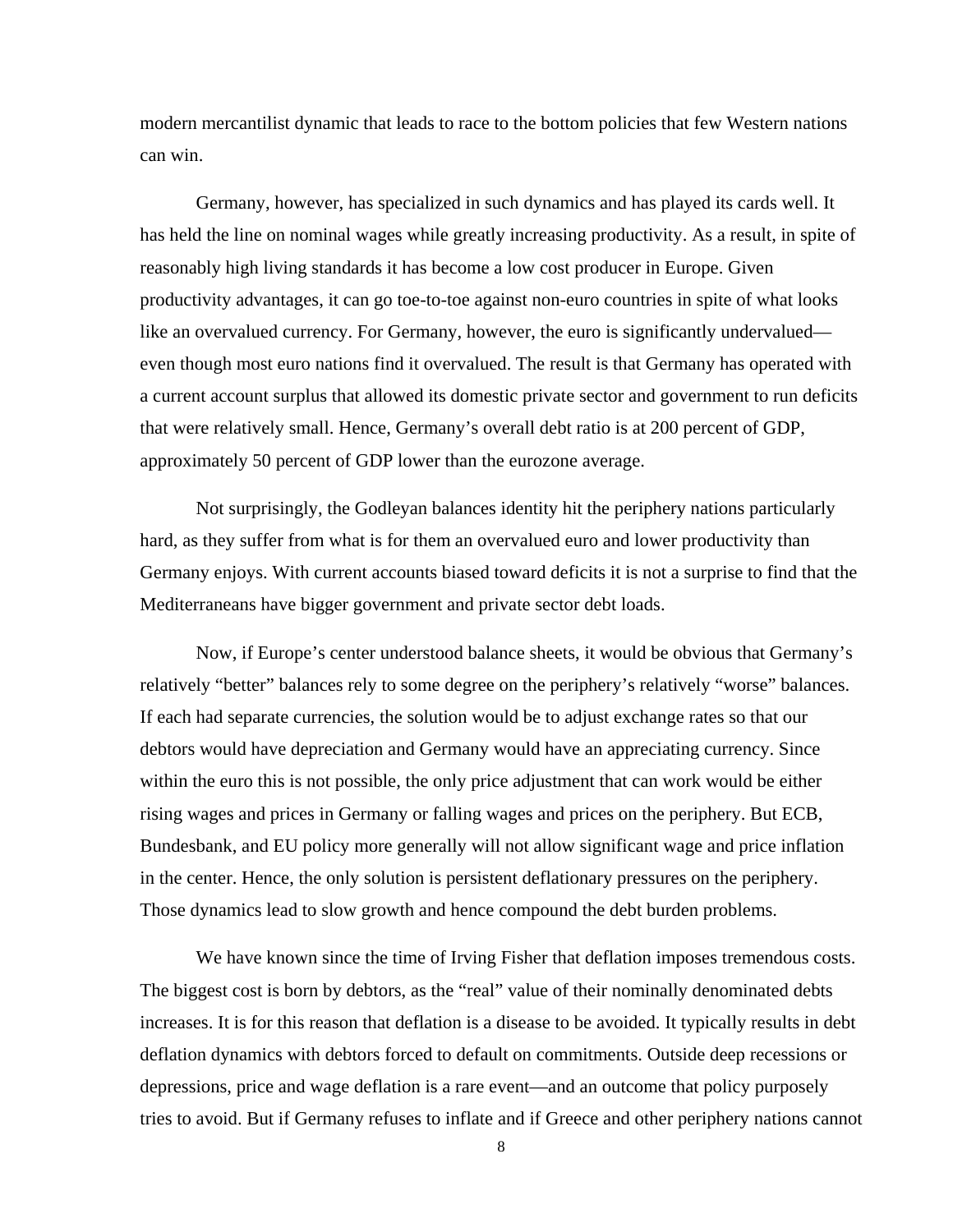depreciate their currencies, then debt deflation dynamics are the only way to avoid increasingly noncompetitive wages and prices.

Those noncompetitive wages and prices almost guarantee current account deficits that in turn, by identity, guarantee rising debt—either by the government or by the private sector. And if debt grows faster than GDP, the debt ratio rises. Note that these are statements informed by identities; they are not meant to be policy statements. But policy cannot avoid identities. Reduction of deficits and debts in periphery nations requires changes to balances outside the periphery. If we want Greece or Ireland to lower debt ratios, they must change current account balances. That in turn requires that some nations reduce their current account surpluses. For example, if Germany would be willing to run large current account deficits, it would be easier for periphery nations to reduce domestic deficit spending.

## **PROPOSED SOLUTIONS TO THE EURO PROBLEM**

Rather than doing the obvious, Europe's center insists on underfunded bailouts plus austerity imposed on the periphery. This is supposed to keep indebted nations in the EMU, on the belief that with sufficient fiscal rectitude they might become fit for living within Maastricht guidelines. The problem is that they are left with too much debt, and at the same time they face German intransigence at changing the internal dynamics. Austerity on the periphery will not improve deficit ratios (of the private and government sectors) unless the external accounts improve. While there might be some wage and price level that would allow a Greece or a Portugal to compete with German workers, the problem is that GDP in these nations would be so depressed that government deficits would likely be worse than they are today—and default on both government debt and private debt would be virtually assured.

Given these dynamics, debt relief—which might take the form of default—is the only way that Greece, Ireland, Portugal, and perhaps Spain and Italy, can remain within the EMU. But it is not at all clear that the nuclear option—dissolution—will be avoided. Even Very Serious People are providing analyses of a Euroland divorce; with resolution ranging from a complete break-up to a split between a Teutonic Union embracing fiscal rectitude with an overvalued currency, and a Latin Union with a greatly devalued currency. In a recent poll, global investors put a 72 percent probability on a country leaving the euro within five years (40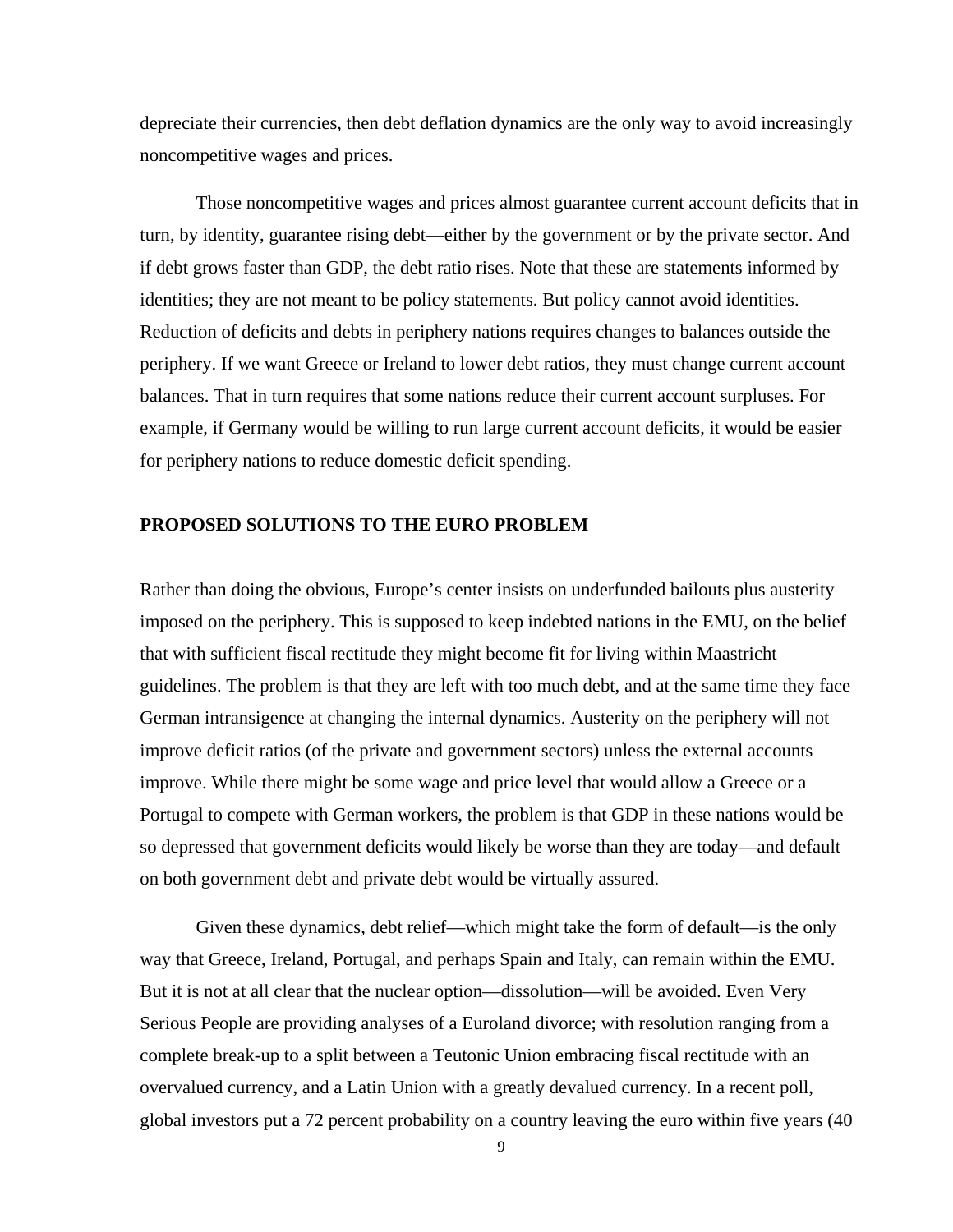percent think it will occur within a year), and three-fourths expect a recession in Euroland within the next 12 months—PIMCO thinks the recession has already begun (Kennedy 2011).

A recent report from Credit Suisse dares to ask: what if there is a disorderly break-up of the EMU, with the narrowly defined PIGS (Portugal, Ireland, Greece, and Spain) abandoning the euro and each adopting its own currency? The report paints a bleak picture because the currencies on the periphery would depreciate, raising the cost of servicing euro debt and leading to a snowball of sovereign defaults across highly indebted euro nations.

The report assumes Italy does not default, but if it did, losses on sovereign debt would be much higher. With the assumption that Italy remains on the euro and manages to avoid default, total losses to the core European banks would be 300 billion euros and 630 billion euros for the periphery nations' banks (excluding Italy), while the ECB's losses would be 150 billion. (Note that this is near to the rumored bailout costs of 1.75 trillion pounds sterling—without including any knock-on costs of a crisis and recession.)

 Looking to previous "orderly" defaults in this scenario, GDP would fall by 9 percent. With the weaker nations gone, the euro used by the stronger nations would appreciate, hurting their export sectors. That would increase the pressures for trade wars—and for a Great Depression "2.0." The report puts this probability at an optimistic 10 percent.

In his recent interesting piece, Ambrose Evans-Pritchard (2011) comes very close to getting it right, in our view. The problem, he asserts, is not "sovereign" euro debt, but rather is "the euro itself"; a "machine for perpetual destruction." He rightly points to the competitive gap between the North and South, and argues that the euro is overvalued in the South and undervalued for Germany. He also points to the German delusion that its trade surpluses are "good" but the South's trade deficits are "bad" balances. But obviously, they are linked. He discounts scare talk about the catastrophic costs of a breakup, and argues that the benefits of a North-South split could be significant. If the "Latin tier" could reboot with a significantly devalued (new) currency, it could become competitive. While our take is slightly different, we believe Evans-Pritchard is certainly on the right track, and his criticism of the German center of Europe is on-target.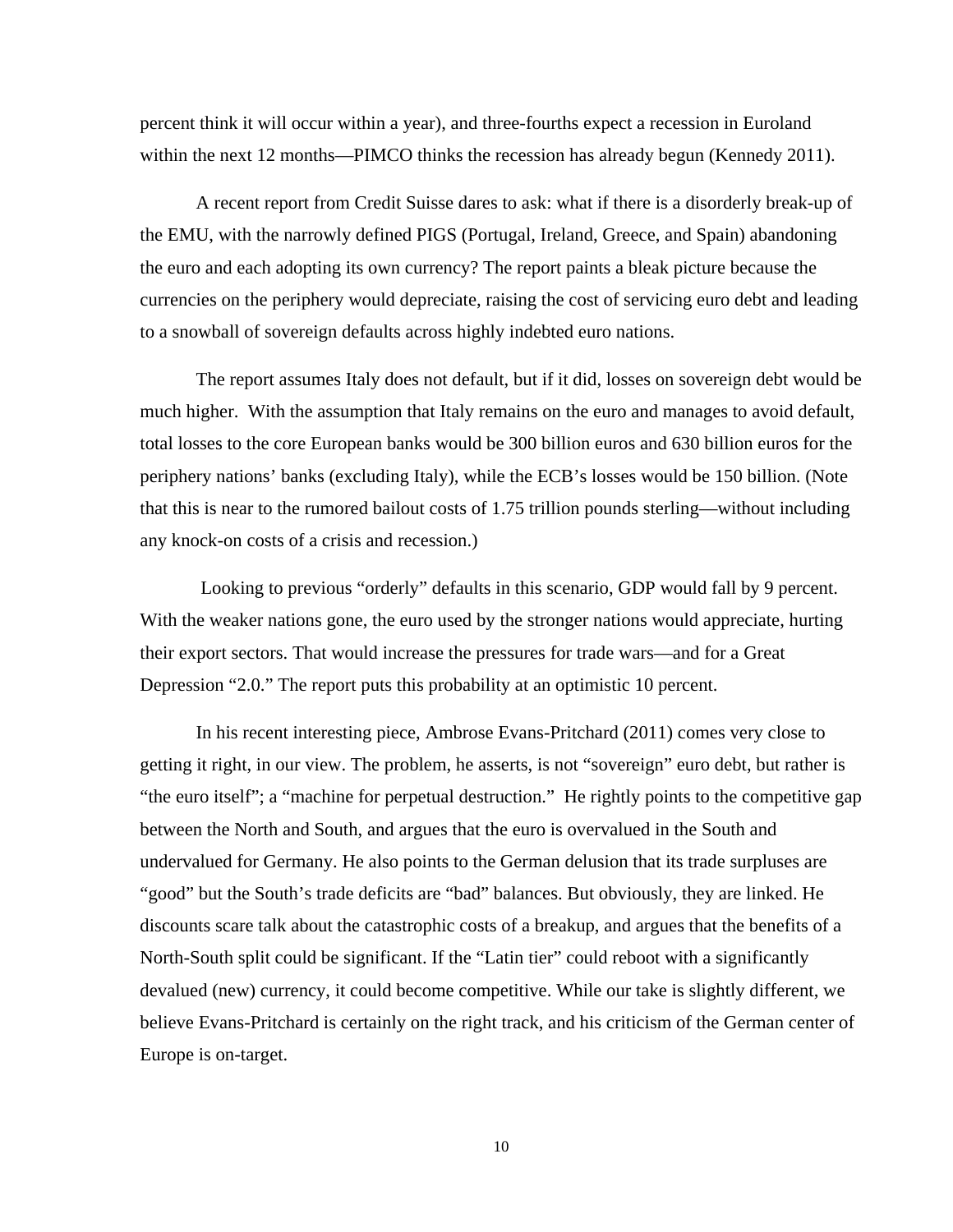An entirely different solution is offered by Jacques Delpla and Jakob von Weizsäcker (2011), which would instead retain the union but pool a portion of each member's government debt—equal to a Maastricht criteria 60 percent of GDP. This would be allocated to a "blue bond" classification, with any debt above that classified as "red bond." The idea is that the blue bonds would be low risk, with holders serviced first. Holders of red bonds would only be paid once the blue bonds are serviced. About half the current EMU members would have quite small issues of red bonds; about a quarter would not even be close to their limit on blue bond issues at current debt ratios.

The proposal draws on the US experiment with "tranching" of mortgages to produce "safe" triple-A mortgage-backed securities protected by "overcollateralization," since the lowergrade securities supposedly took all the risks. Well, that did not turn out so well! The idea is that markets will discipline debt issues, since blue bonds will enjoy low interest rates and red bonds will pay higher rates. Again, the US experience proves that markets are far too clever for that if anything market discipline did precisely the opposite. The risks on the lower tranches were underestimated and vastly underpriced. In a search for yield, financial institutions held onto a lot of the trash. And the triple-A tranches were much too big (85 percent of the total pool), meaning they were not overcollateralized at all. Finally, to increase yield, the lower tranches were pooled into credit default options (CDOs) with triple-A tranches, and then the worst of that was used in CDOs-squared, and so on. And all of this behavior was perfectly aligned with "market discipline," as everyone in the home finance food chain sought short-term rewards.

Still, we are not completely against the proposal. If the full faith and credit of the entire EMU (including most importantly that of the ECB) were put behind the blue bonds, and substantial nonmarket discipline (i.e. regulations) were put on the red bonds, the scheme would have some potential. More importantly, it directs us toward a real solution—a topic examined below.

Our colleagues Yanis Varoufakis and Stuart Holland (2011) have issued a similar proposal. Briefly, the ECB would buy member sovereign debt at a volume of up to 60 percent of a nation's GDP. These would be held as Eurobonds, and the debtors would continue to service them, albeit at a lower interest rate to reflect the ECB's lower cost of issuing its own liabilities. By moving so much debt to the ECB, nations would easily meet the Maastricht criteria—which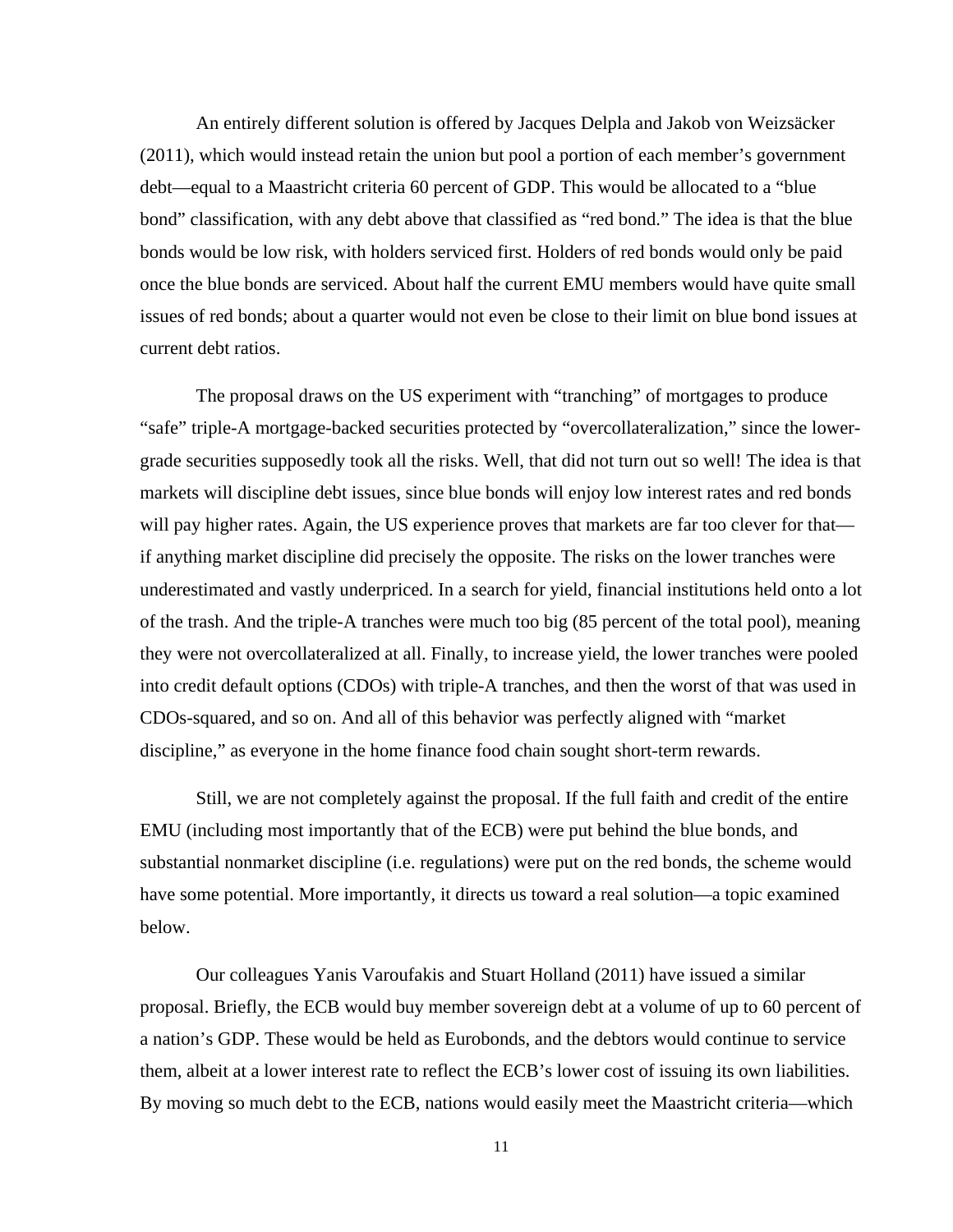would be applied only to the remaining debt outstanding in markets. The ECB, in turn, could sell Eurobonds to provide liquid and safe euro-denominated debt to markets; attracting foreign investors, especially central banks and sovereign wealth funds. That would help to finance the European Economic Recovery Programme, with the ECB issuing Eurobonds to provide new funding to the European Investment Bank. Hence, the authors not only address the current insolvency problems but also tackle the problem of recovery. Our own list of alternative solutions summarized below includes issue of bonds backed by the ECB.

A popular proposal is to take the European Financial Stability Facility's (EFSF) funding as capital to create a sort of structured investment vehicle (SIV) (again following the instructive example of shenanigans by US mortgage securitizers!) that buys sovereign debt and issues its own bonds secured by the now nearly \$600 billion bailout fund serving as equity. If leveraged, total funding available to buy trashy government debt could be several trillions of euros. But as we found out during the US crisis in mortgage-backed securities, leverage is great on the way up but very painful on the way down. When a crisis hits, the SIV cannot continue to finance its position, so it must sell assets into declining markets. If leverage is eight to one, its capital is quickly wiped out by a fairly small reduction (12 percent) of the value of its assets; problems are reinforced by price reductions that lower capital and reduce willingness of lenders to hold the SIV's debt.

So this proposal only works if: a) the SIV buys the assets at fire-sale prices now, so that b) the risks of further large price declines are remote. If the SIV's own debt is long-term, it does not need to worry about refinancing its position, but that will make the initial financing more expensive, since the risk is shifted to creditors. One of the reasons that the American SIVs seemed to "work" is that they relied on very short-term, and thus cheap, finance. But of course that permitted a run out of the SIVs as soon as the crisis hit. In the case of this European proposal it is difficult to see why lenders to the SIVs would prefer to get stuck in bonds that effectively place highly-leveraged bets on troubled assets. Anyone who wants to take a chance on Greek debt can just go out and buy it. As we now know, diversifying across trashy subprime mortgages did no good—they were all risky and the risks were highly correlated, because when real estate prices stopped rising the charade ended. Similarly, the fate of EMU nations is highly interconnected—with the exception of those with little debt, plus Germany, and possibly France. If one of the dominoes falls, there will be a run out of the other dominoes.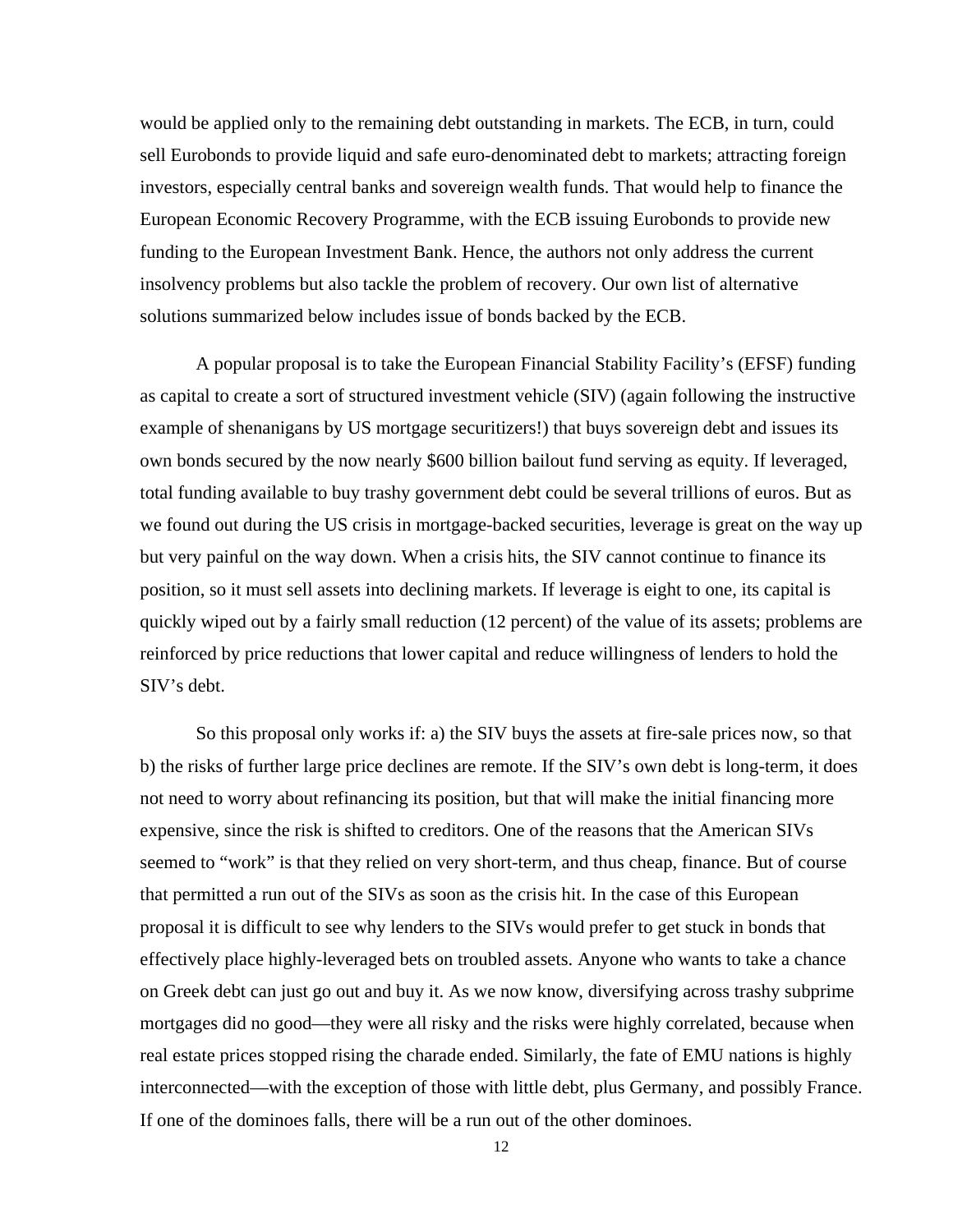#### **THE VIEW FROM AMERICA**

The problem with the setup of the EMU was the separation of nations from their currencies—as we have long argued, along with Charles Goodhart, Warren Mosler, and Wynne Godley. It was a system designed to fail. It would be like a United States with no Washington—with each state fully responsible not only for state spending, but also for social security, health care, natural disasters, and bailouts of financial institutions within its borders. In the US, all of those responsibilities fall under the purview of the issuers of the national currency—the Fed and the Treasury. In truth, the Fed must play a subsidiary role because, like the ECB, it is prohibited from directly buying Treasury debt. It can only lend to financial institutions and purchase government debt in the open market. It can help to stabilize the financial system, but can only lend, not spend, dollars into existence. The Treasury spends them into existence. When Congress is not preoccupied with kindergarten-level spats over debt ceilings that arrangement works almost tolerably well—a hurricane in the Gulf leads to Treasury spending to relieve the pain. A national economic disaster generates a Federal budget deficit of 5 or 10 percent of GDP to counteract recessionary forces.

That cannot happen in Euroland, where the European Parliament's budget is less than 1 percent of GDP (approximately \$100 billion). As we argued long ago, the first serious Europewide financial crisis would expose the flaws. And it did.

And things are made much worse because Euroland can neither turn to its center for help, nor can it any longer rely on the rest of the world. The economies of the West (at least) are stumbling. In addition to the residual (and growing) problems in US real estate, the commodities speculative bubble appears to have been pricked. Since fools rush in on the belief they can take advantage of sale prices, the air will not rush out quickly. But with commodities prices at 2, 3, and even 4 standard deviations away from the mean, the general trend will be down. That leads to vicious cycle margin calls, which will have knock-on effects, as those with long positions in commodities have to sell out other asset classes. The stock market will likely be next to falter and there is plenty of reason to sell bank stocks, anyway.

US and European banks are probably already insolvent. When Greece defaults and the crisis spreads to the periphery, this will become more obvious. The smaller US banks are in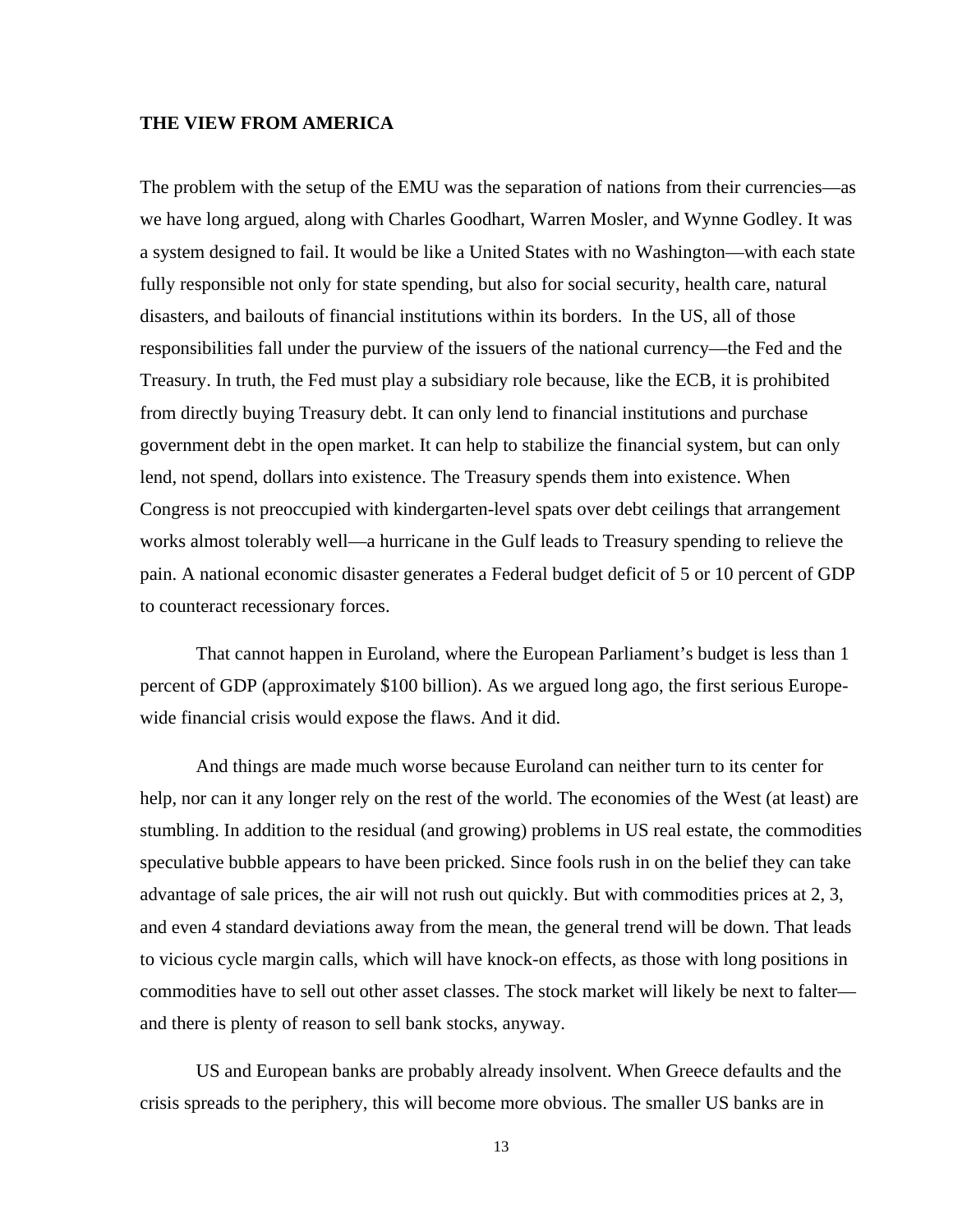trouble because of the economic crisis. However, the biggest banks that caused the crisis are still reeling from their mistakes during the run-up to the crisis. In our view, they were already insolvent when the GFC hit, and are still insolvent. Policy makers have pursued an "extend and pretend" approach to hide the insolvencies. However, the sorry state of these banks will be exposed when the next crisis begins to spread. It is looking increasingly likely that the opening salvo will come from Europe, although it is certainly possible that it could come from problems at Bank of America or Citigroup or Morgan Stanley.

Let us look at the reasons to doubt that the "big six" are already solvent, and the reasons to make the case that it will not take much to push the US back into another financial crisis.

1. The economy is tanking. Real estate prices are not recovering. Indeed, they continue to fall on trend. Few jobs are being created. Defaults and delinquencies are not improving. GDP growth is falling.

Household debt as a percentage of GDP is only down from 100 percent to 90 percent. While declining debt ratios are good, it is still too much to service. Consumer debt fell from \$12.5 trillion in 2008 to \$11.4 trillion now. Total US debt remains about five times GDP, and while household borrowing has gone negative, debt loads remain high. Financial institutions are still heavily indebted—mostly to one another (Wray 2011).

At the level of the economy as a whole, it is still a massive Ponzi scheme—one that will collapse sooner or later. Total US debt loads are much higher than the loads across most of Euroland. This is especially true if government debt is removed from the equation (which should be done when talking about the US—since it has a sovereign government that issues its own currency). In comparison, the Europeans are debt pikers. On the one hand, that is not a fair comparison, because for some of the European nations (especially Italy), government debt is the problem, and these are not currency issuers. Instead, they are more like US states, which are currency users. But the point is that the US private sector—which is the sector that matters remains heavily indebted, while ability to pay has plummeted. Finally, "recovery" of labor markets remains dismal—by far the worst of the postwar period. No real economic recovery can begin without job growth in the neighborhood of 300,000 new jobs per month, and no one is predicting that for years to come.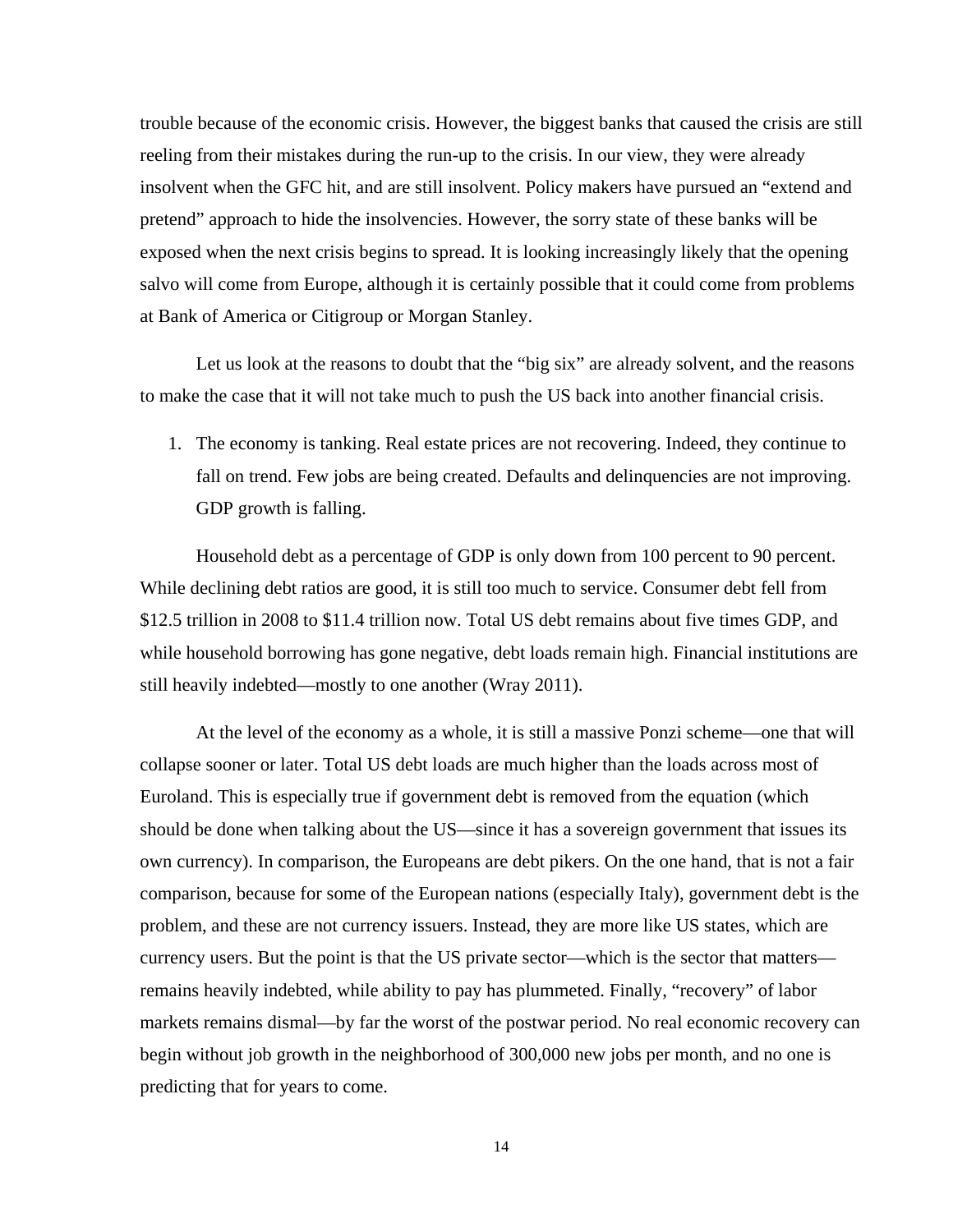Most of the household debt is linked to real estate—almost three-quarters. Twenty-two percent of homeowners, 10.9 million, are underwater on their mortgages; 1.6 million are delinquent or in foreclosure processes (Ablan and Goldstein 2011). Banks still have \$700 billion in second lien debt (such as home equity loans). As these are "sloppy seconds," much of this stuff is worthless. American consumers account for nearly half of the global \$9 trillion of securitized loans (e.g., mortgage-backed securities and so on).

There is another \$4.1 trillion in mortgage debt sold by Fannie and Freddie. The point is that there is still a phenomenal amount of debt linked to a declining US real estate market, and much of that is either directly held by US financial institutions, or will come back to bite them because of extensive layering of debt across the global financial system. And speaking of these linkages, US banks will have to refinance over \$300 billion of maturing debt this year.

Is it not strange that Wall Street has managed to remain largely unaffected? Finance is an intermediate good. It is like the tire that goes on a new Ford automobile. Auto sales are collapsing but somehow tire sales to auto manufacturers are doing just fine? Does that make sense? Banks are making no loans, yet they remain profitable?

- 2. Not only are the financial institutions *not* doing any of the traditional commercial banking business (lending), they are not doing much of the investment banking business either (remember that the last two remaining investment banks were handed bank charters so that they could scoop up insured deposits as a cheap way to finance their business). How many IPOs have been floated? Corporate debt issues? Not much is happening in those areas. Trading? One of the two investment banks that survived, Morgan Stanley (the sixth largest bank), just released a poor trading outlook blamed on "high costs, historically low interest rates and market volatility that has pushed clients to the sidelines" (LaCapra 2011).
- 3. Commodities are tanking and equities markets are at best horizontal. Other than making profits by cooking their books, these were the main areas open to banks to make profits since 2008. Both commodities and equities had been doing quite well, climbing back up from the depths of the crisis. This should be put in perspective, however, because at best they only recouped losses incurred in the crisis. Still, those bubbles are now probably over, and losses are going to pile up. It is true that financial institutions hedge their long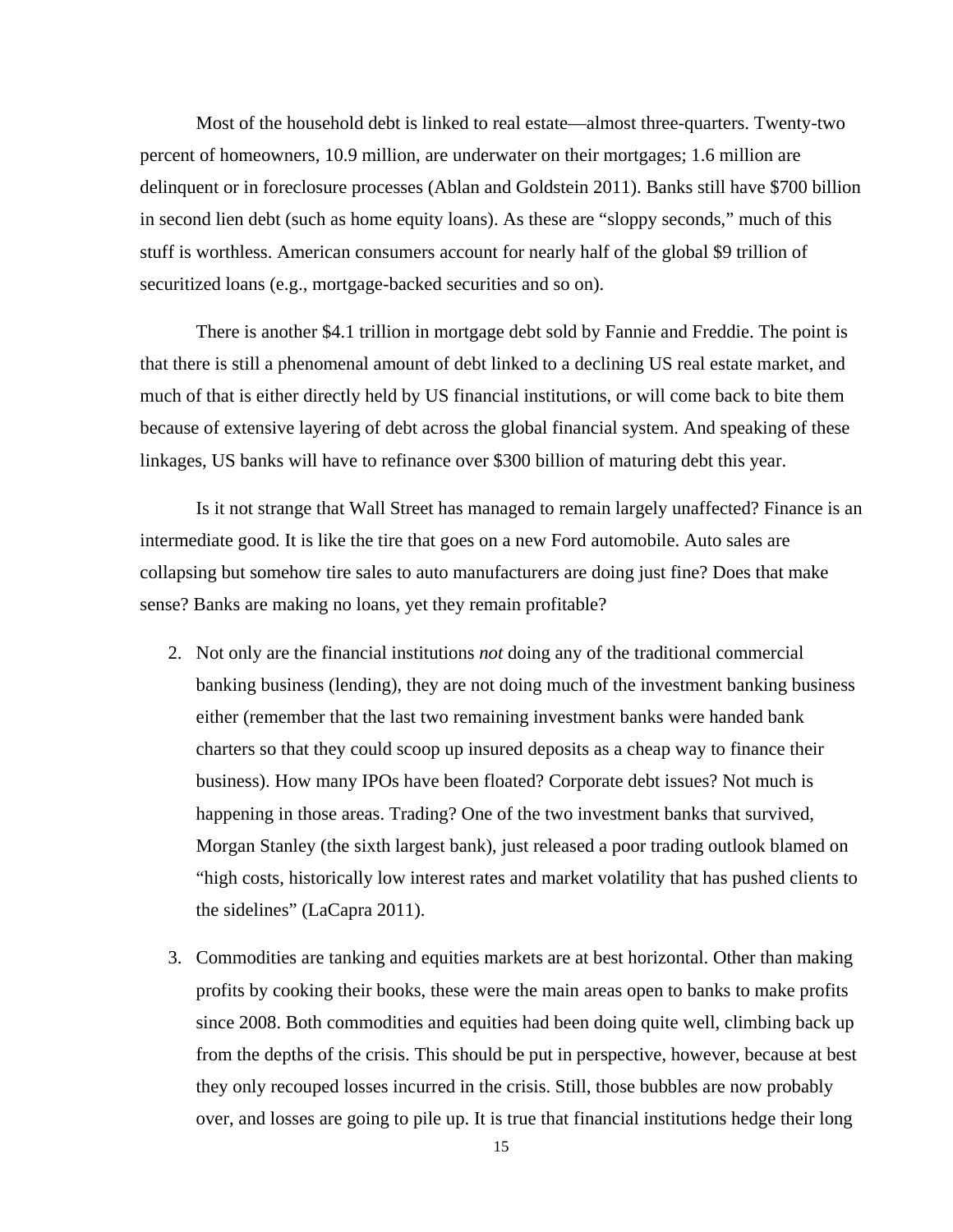positions in commodities with some shorts—but who do they short with? Remember AIG, the insurer of first and last resort: hedges are only as good as counterparties, and counterparties are no better than you are when markets collapse. In a crisis, correlations reach 100 percent—all asset classes collapse together because of the heavy layering and margin calls that force sales of even good assets in portfolios.

- 4. Hedge funds have not done particularly well over the past couple of years, and yet banks have, so that even though their profits come largely from trading (plus cooking books and reducing loan loss reserves), the banks are far more successful than hedge fund managers at picking winners. Does that make a lot of sense?
- 5. And, as mentioned above, they are facing all these lawsuits—which requires hiring lawyers, paying fees and fines, and employing robo-signers to falsify documents. In other words, it is costly to continue to fight a growing wave of lawsuits, not only by homeowners but also by deep-pocketed securities holders like PIMCO, the New York Fed, and Fannie and Freddie. The threat of such suits also causes bank stocks to fall, increasing the cost of raising capital.
- 6. Europe is toast. US bank exposure to Euroland is huge. But US banks are doing just fine? That does not make sense. Indeed, Morgan Stanley is now fighting off rumors that it could lose \$30 billion due to exposure to German and French banks (LaCapra 2011).

As Robert Reich correctly argued (2011), although direct lending by US banks to heavily indebted sovereign European governments is not high, they have exposure of almost \$3 trillion through links to European banks. If, say, Greece defaults, US banks get hurt to the extent that European banks default on their debts. US money market mutual funds (MMMF) are also heavily invested in Euroland—about half of their assets are in short-term European bank IOUs.

Note that MMMFs are essentially uninsured deposits that pretend to be as safe as FDICinsured deposits—and there are \$3 trillion worth of them (versus about \$6 trillion of insured deposits). When the GFC hit there was a run out of them that threatened to "break the buck"; they were saved by extension of the US government guarantee, which is now illegal according to Dodd-Frank (one of the few gutsy things Congress managed to do—essentially inserting a nuclear bomb into the legislation to ensure that the next GFC will blow Wall Street to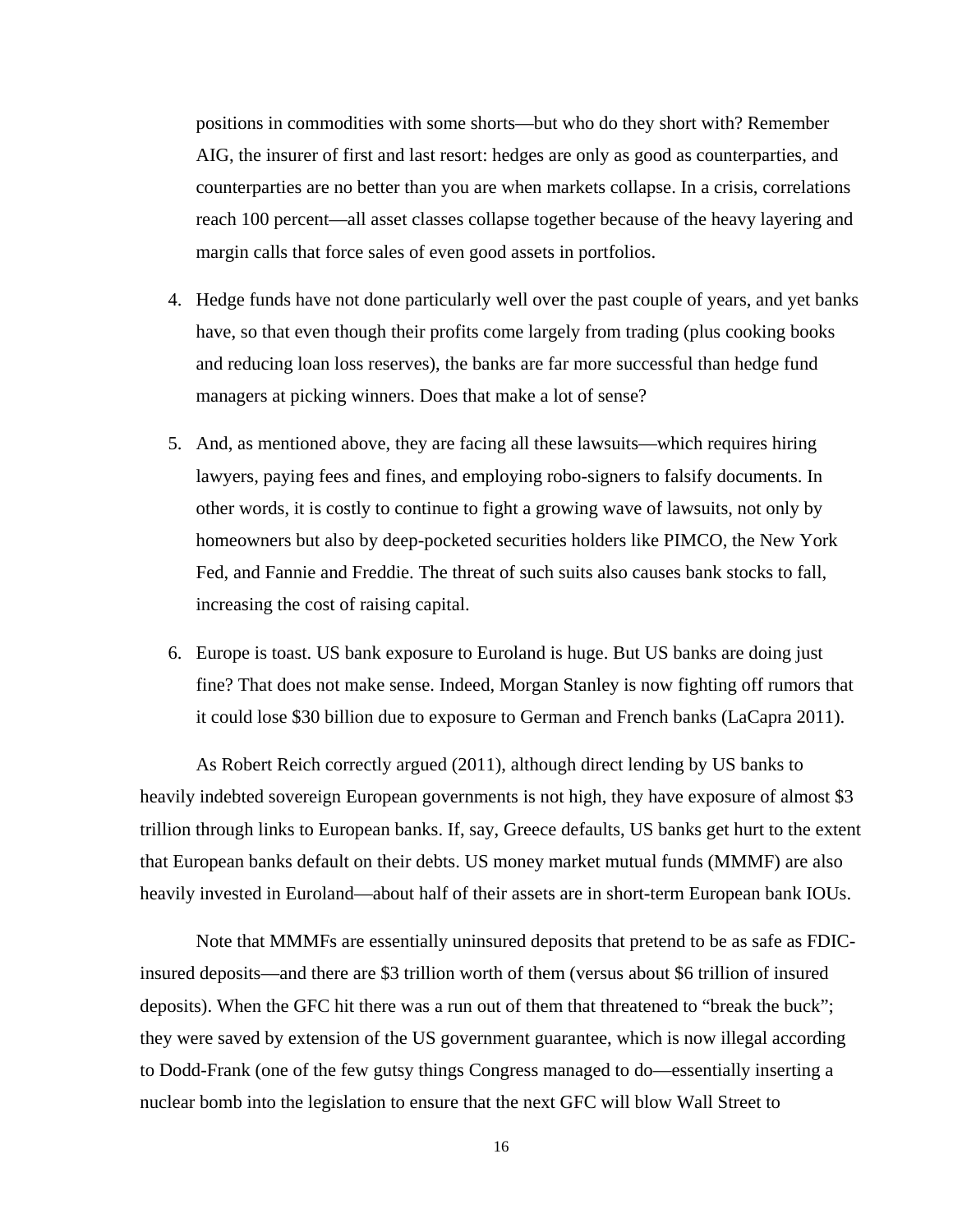smithereens). One might say "so what, let them fail." But they lend to US banks—who need to roll over short-term paper bought by the MMMFs. Bank finance will dry up in a run. That is the problem with layering—and the MMMFs are an important link in the finance chain. A problem with the MMMFs is not a 2 or 3 standard deviation event—it is a relatively high probability event that ought to be taken into account when "stress-testing" banks. This is an accident waiting to happen.

In addition, the Fed has become a lender of last resort for Euroland (and, indeed, around the globe). To be sure, the Fed has the ability to create an infinite supply of US dollar reserves through "keystrokes"—its only limit is self-imposed, unless Congress gets involved and tells it to stop. As of September 21, there were \$575 million in outstanding swaps.

And now even China wants to slow. The Euro toast is cooked. The question now is what Euroland will do about it, and whether the US, UK, and other countries with the ability to avoid a toasting will choose a tastier outcome.

#### **A PATH TO RECOVERY?**

Where do we go from here? The US has the fiscal capacity to deal with its problems. Briefly, it needs a three-pronged approach:

1. *Jobs*. The best policy would be to follow the New Deal example with direct job creation programs along the lines of the Works Progress Administration and the Civilian Conservation Corps. I will not go into this in detail because there are so many publications at the Levy Institute that follow Hyman Minsky in promoting the "employer of last resort" or "job guarantee" approach to mitigating the problem of unemployment throughout all phases of the business cycle. If a universal program is not politically feasible, then a smaller scale assault could help (recall that President Carter managed to expand the Comprehensive Employment and Training Act during the late 1970s stagflation). This could entail some combination of federal jobs programs plus something like block grants to states to fund infrastructure and social spending that would create jobs. We must think big, however. We need more than 20 million full time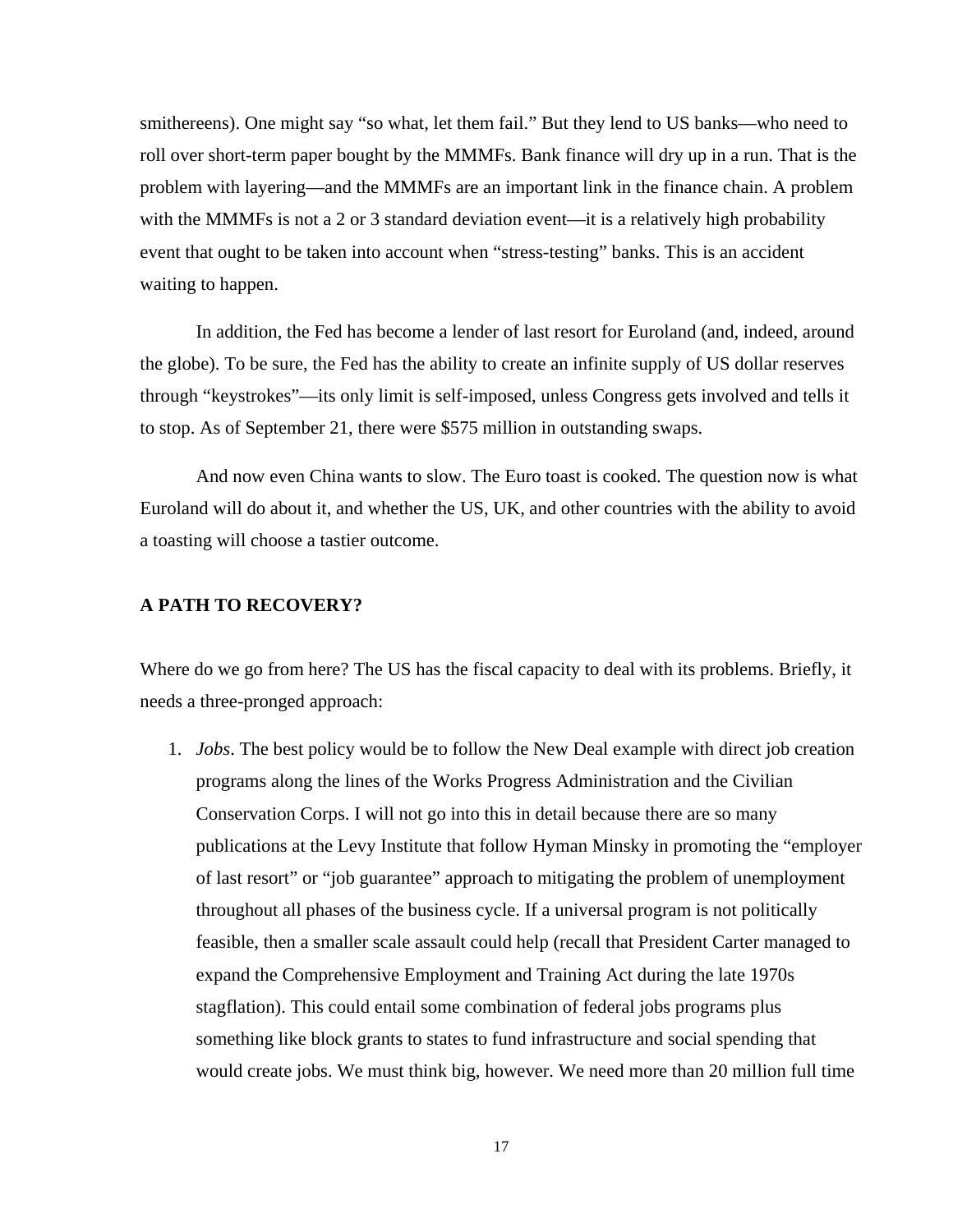jobs and the federal government will need to provide the funding for a significant portion of these.

2. *Debt relief*. The number of homeowners underwater will continue to grow. Even after falling by 30 percent, house prices in some parts of the country remain too high. Based on the history of real estate busts in the US since WWII (which had always been regional up to this current bust), it takes many years for prices to rise back to pre-crisis levels. Because the speculative bubble took prices to unprecedented levels, we should not expect that economic "fundamentals" would justify a return to such prices for a decade—maybe even a generation in some regions. So we must learn to live with lower prices and that means that we must write down the mortgage debt.

To make this fair, it must be done for everyone—not just for those who default. That will almost of necessity require a big role for Uncle Sam. Individual banks are not going to do it. We need an honest assessment of real estate values, following clear guidelines, to establish a base for an acceptable mortgage. Let us say that on average, houses will be valued at one-third less than pre-crisis prices. An acceptable mortgage would then be 80 percent of that.

The federal government, working either with the government-sponsored enterprises or with private lenders (a choice will need to be made), would then provide a new mortgage on favorable terms (fixed rate, 30 years), used to retire the outstanding mortgage. Policy will have to be developed to determine how the losses (the difference between the new mortgage and outstanding mortgage debt) would be shared among mortgage originator, servicer, mortgagebacked security holder, and Uncle Sam. Some analysts have proposed clever "claw back" schemes in which these creditors can share with homeowners any capital gains generated as house prices rise. In any event, it is clear that policy direction must come from Washington and the policy will have to be imposed on creditors. Homeowners could choose to participate, or to keep current mortgages. It is important, however, to exclude speculators who bought several houses in the boom. Debt relief should only be for owner-occupied housing.

3. *Resolution of insolvent institutions*. We know from the savings and loan crisis of the 1980s that the costs of eventual resolution explode when insolvent banks are kept open by "extend and pretend" policy. As we learned from the Watergate affair, it is the coverup that ramps up the illegal activity. If you keep an insolvent bank open and let the same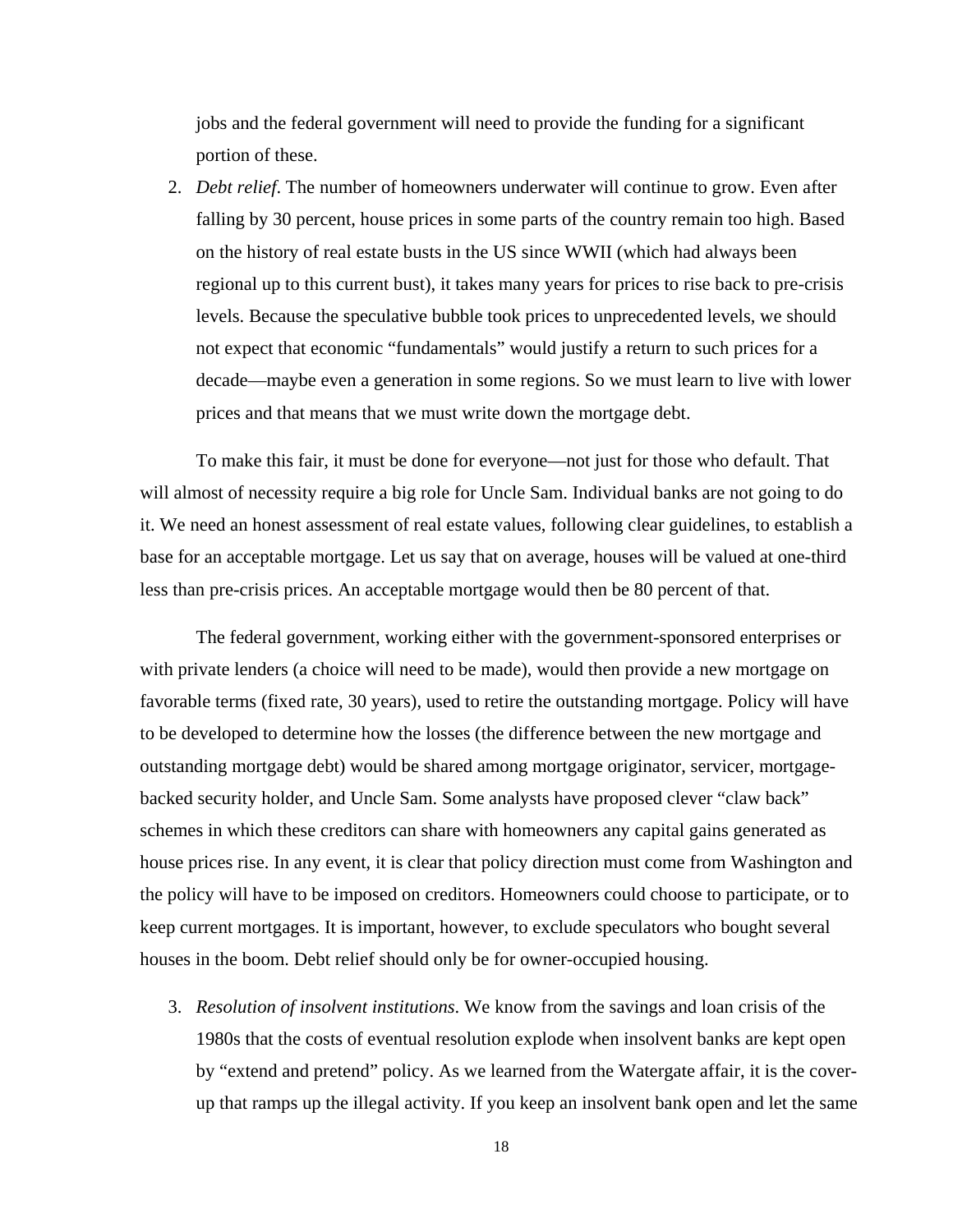crooks continue to run it, they have every incentive to rob the place blind. They will pay themselves huge bonuses, slash loan loss reserves, burn documents, and move as much cash to offshore havens as they can, because their institution is already bankrupt. All they have to do is to keep it open and shred evidence until the statute of limitations runs out.

That is why they must be resolved. And note that this is the law: insolvent institutions must be resolved at the least cost to the FDIC. Unfortunately, more than three years after the GFC we still have not done that. And if we do pursue a policy of mortgage relief, with proper accounting of property values and losses, the insolvencies will be exposed. Note that the debt relief is more a matter of recognizing reality than a matter of creating losses for banks. The existing mortgages do not recognize that reality, and carrying them on the books at face value just hides the reality. The losses already exist, and closing the insolvent institutions is the only way to end the charade while at the same time reducing all the incentives to continue the coverups and the fraud. It will also lead to a stronger financial system, with smaller institutions and less concentration of economic power.

Closing the biggest insolvent institutions will produce collateral damage—say, losses among pension funds that hold their equities and uninsured debt. Policy makers will have to formulate policy to deal with that. For example, the Pension Benefit Guaranty Corporation will become insolvent and will need a bailout.

For Euroland, the solutions are more difficult because, as discussed above (and in several Levy Institute publications), these nations do not individually have the fiscal capacity to deal with their problems. So one solution for a troubled country is to leave the EMU and return to a sovereign currency issued by the government—e.g., the drachma for Greece, the lira for Italy, and so on. The transition would be disruptive, with near-term costs. But the benefit would be to create domestic fiscal and policy space to deal with the crisis. Default on eurodenominated debt would be necessary. Retaliation by the EU is possible. However, in our view this is preferable to the "Teutonic vs. Latin" two-currency scheme discussed above, which would simply tie, say, Greece to another external currency. It would have no more fiscal or monetary policy space than it has now, albeit with a currency that would be devalued relative to the euro.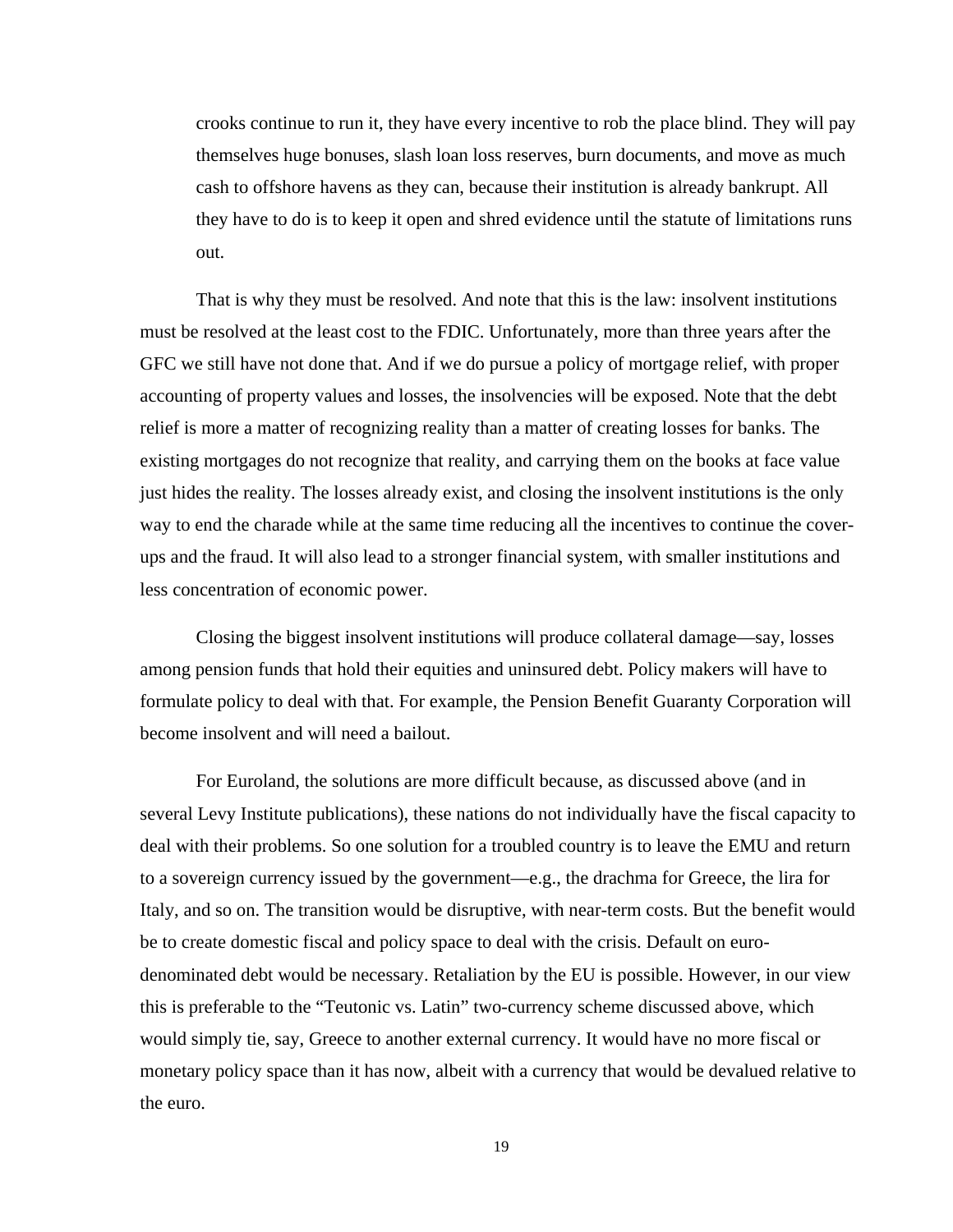If dissolution is not chosen, then the only real solution is to reformulate the EMU. Many critics of the EMU have long blamed the ECB for sluggish growth, especially on the periphery. The argument is that it kept interest rates too high for full employment to be achieved. We have always thought that was wrong; not because lower interest rates are undesirable, but because even with the best-run central bank, the real problem in the setup was fiscal policy constraints. Indeed, in a paper several years ago, Claudio Sardoni and Randall Wray demonstrated that the ECB's policy was not significantly tighter than the Federal Reserve's, but US economic performance was consistently better. The difference was fiscal policy—with Washington commanding a budget that was more than 20 percent of GDP, and usually running a budget deficit of several percent of GDP. By contrast, the EU Parliament's budget was less than 1 percent of GDP. While individual nations tried to fill the gap with deficits by their own governments, these created the problems we see today, as the chickens came home to roost, so to speak.

The problem was that as deficits and debt rose, markets reacted by increasing interest rates; recognizing that unlike a sovereign country like the US, Japan, or the UK, the EMU members were users of an external currency. As we said above, they were more like a US state. On the one hand, they could run much bigger deficits than US states (all but two of which are constrained by constitutions to balance their budgets), in part due to the expectation that if things went bad, the ECB would probably help their state central banks. But on the other hand, US states have Washington to provide fiscal relief—something EMU members did not have. At best, they could borrow euros from European institutions or from the International Monetary Fund (IMF). But borrowing would just increase interest rates, so they could get into a vicious debt trap. To some extent America avoids this trap, as markets force balanced budgets on states and Washington eases the pain with fiscal transfers. As a result, a larger percentage of EMU national deficits went to interest payments, which may not be the best stimulus as much leaks out to foreign holders of the debt.

Once the EMU weakness is understood, it is not hard to see the solutions. They include ramping up the fiscal policy space of the EU parliament—for instance, by increasing its budget to 15 percent of GDP, with a capacity to issue debt. Whether the spending decisions should be centralized is a political matter. Funds could simply be transferred to individual states on a per capita basis.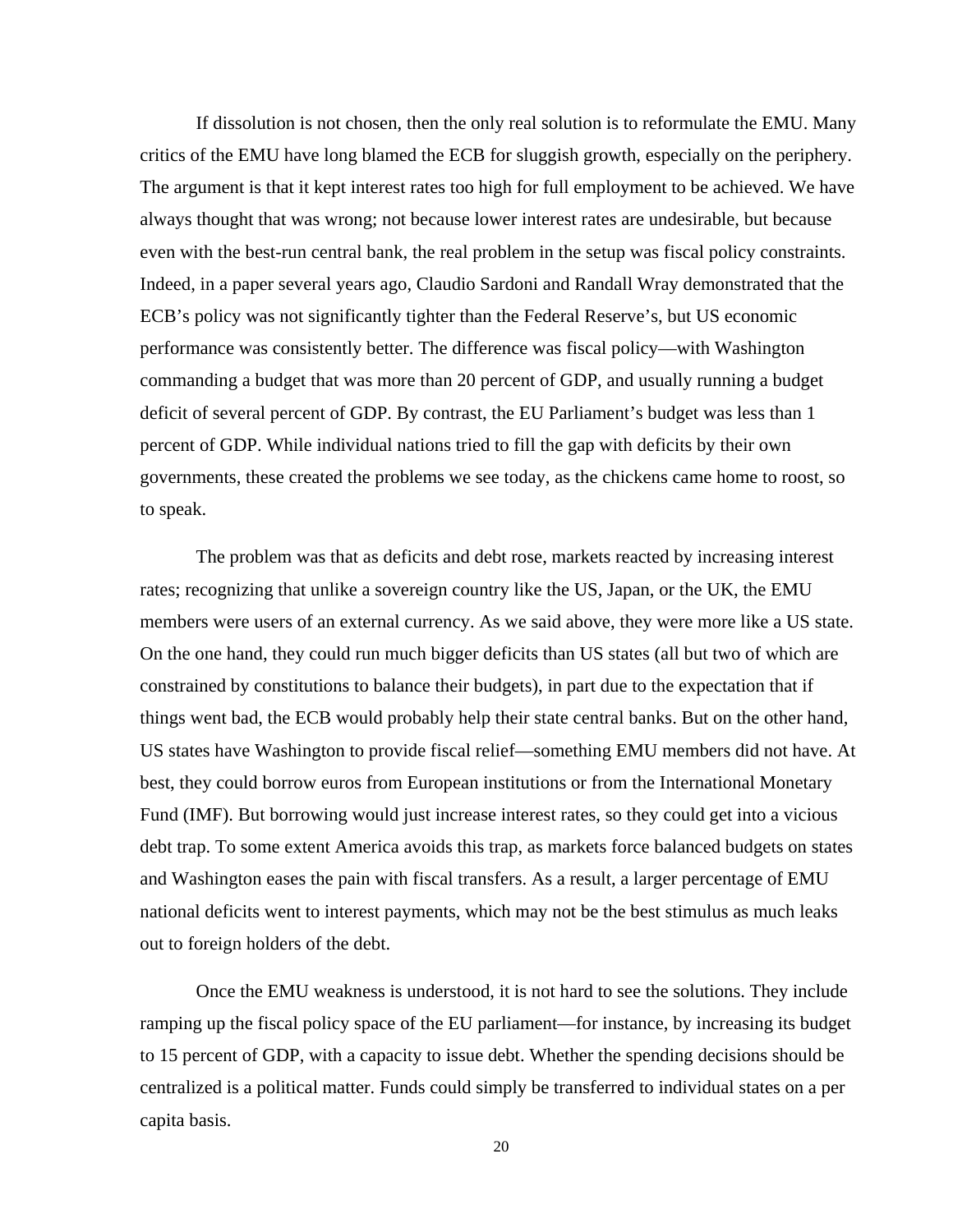It can also be done by the ECB: change the rules so that the ECB can buy, say, an amount equal to a maximum of 6 percent of Euroland GDP each year in the form of government debt issued by EMU members. As a buyer, it can set the interest rate; it might be best to mandate that at the ECB's overnight interest rate target or some markup above the target. Again, the allocation would be on a per capita basis across the member states. Note that this is similar to the blue bond, red bond proposal discussed above. Individual members could continue to also issue bonds to markets, so they could exceed the debt issue that is bought by the ECB, much as US states issue bonds.

One can conceive of variations on this theme, such as creation of some EMU-wide funding authority backed by the ECB that issues debt to buy government debt from individual nations—again, along the lines of the blue bond proposal. What is essential, however, is that the backing comes from the center—the ECB or the EU stands behind the debt. That will keep interest rates low, removing "market discipline" and vicious debt cycles due to exploding interest rates. With lending spread across nations on some formula (e.g. per capita) every member should get the same interest rate.

All of these are technically simple and economically sound proposals. They are politically difficult. The longer the EU waits, the more difficult they become. Crises only increase the forces of disunion or dissolution, increasing the likelihood of eventual divorce and increasing hostility. That in turn forestalls a real solution, which makes the possibility of a Great Depression "2.0"—a combination of a downturn plus Fisher debt deflation dynamics—ever more probable.

All that means that money manager capitalism is doomed. We only need to decide on the endgame we prefer.

#### **CONCLUSION: A Greek Endgame for the Euro?**

The grand experiment of a unified Europe with a shared common currency has entered its endgame. If the current trajectory continues, the disintegration of the euro is inevitable. Athens is, of course, at the center of the vortex. The newest "rescue" plan accepted by Greece certainly will not save the system, and it will not save Greece from a sovereign default. The bailout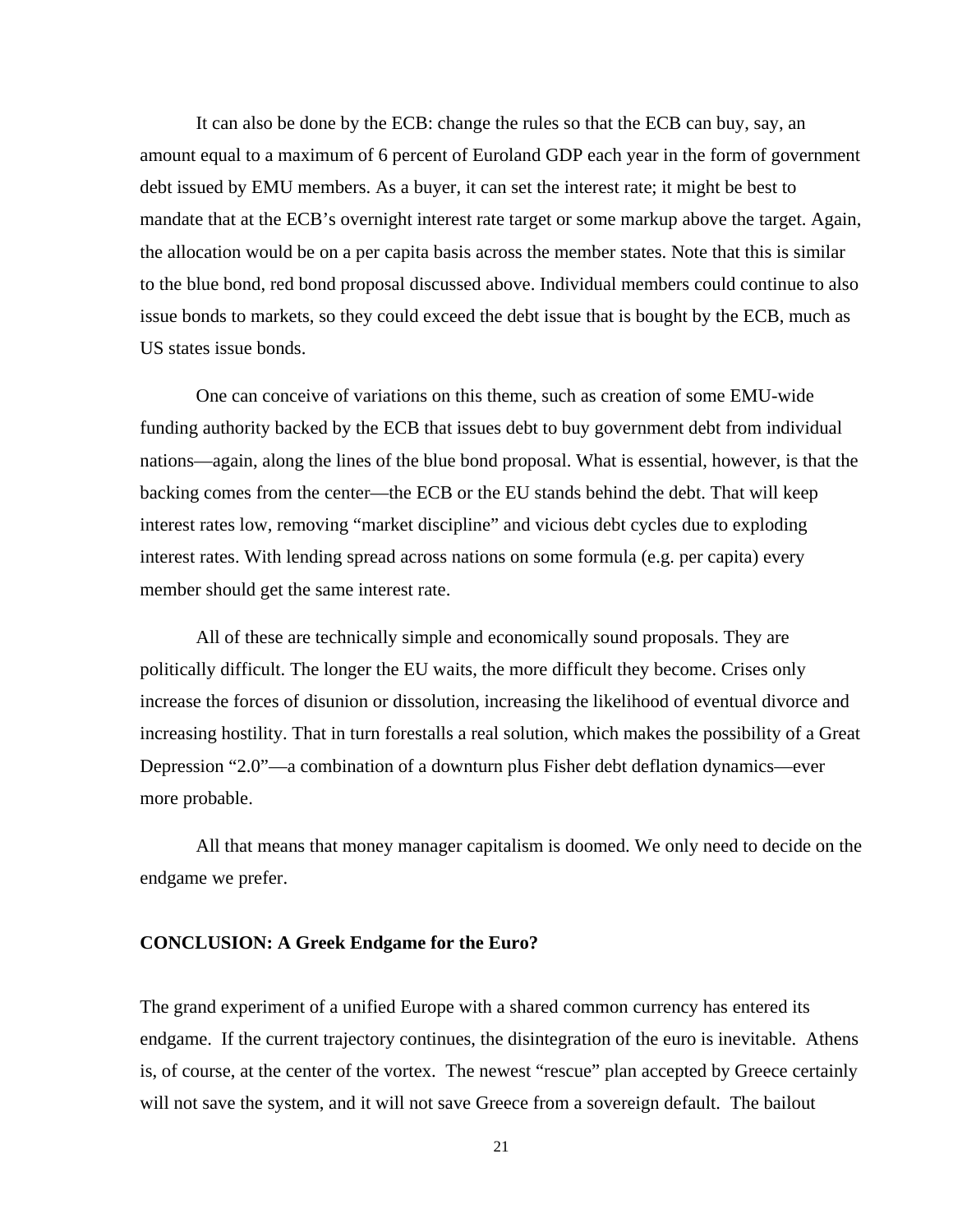conditions demanded by the troika that holds the purse strings—the International Monetary Fund, the European Central Bank, and the European Union—include a review, now delayed, before it will release the next payment. But the review will reveal that Greece has no hope of meeting its targets.

Olli Rehn, Economic and Monetary Affairs Commissioner for the EU, has announced that the Greek government's latest measures "will go a long way" toward resolution, and the European Commission is sending a team to Athens to work on another rescue package. The ECB is keeping the show on the road by making even more austerity demands. Despite this climate of denial, the tottering Greek government is going to fall, and—presto!—a complete default will follow. As the results cascade across the continent, credit ratings, interest rates, and the political fallout will quickly become unworkable for both stronger nations and weaker ones.

Recently, US Treasury Secretary Timothy Geithner went to Europe to provide advice. However, the message was muddled, with Geithner attempting to be an agent of change in the thinking of European leaders (read Merkel and Sarkozy, primarily), who continue their vacuous announcements that Greece needs to be saved and should not be allowed to default, but stop short of delineating a strategy to which they can agree. And of course, the pep talks from Lagarde (IMF) and Zoelick (World Bank) were mostly didactic, and to some extent pedantic; destined for public consumption with no effect on the minds of the financial markets, as we have witnessed thus far.

Our view is that even though they know very well that Greece's sovereign debt problem is a solvency issue and not a liquidity problem, they pretend and forcibly argue that it can be solved with the rescue packages, and only if Greece can carry out its promised reforms. But they are cognizant of the fact that, irrespective of the success or failure of the harsh austerity measures, the country's debt level is increasing, while the European financial system remains at risk and will, in all likelihood, see the unraveling of the euro project. The consequences will undoubtedly be catastrophic for the eurozone member states that are highly indebted (Italy, Greece, Spain, Ireland, Belgium, and Portugal), but also for the surplus-producing states, most especially Germany, France, the Netherlands, and the Nordic states that are highly dependent on their export-directed economies enjoying an exchange rate stability the euro provides. And then there is the contagion effect once Greece's insolvency is "officially" recognized, spilling over to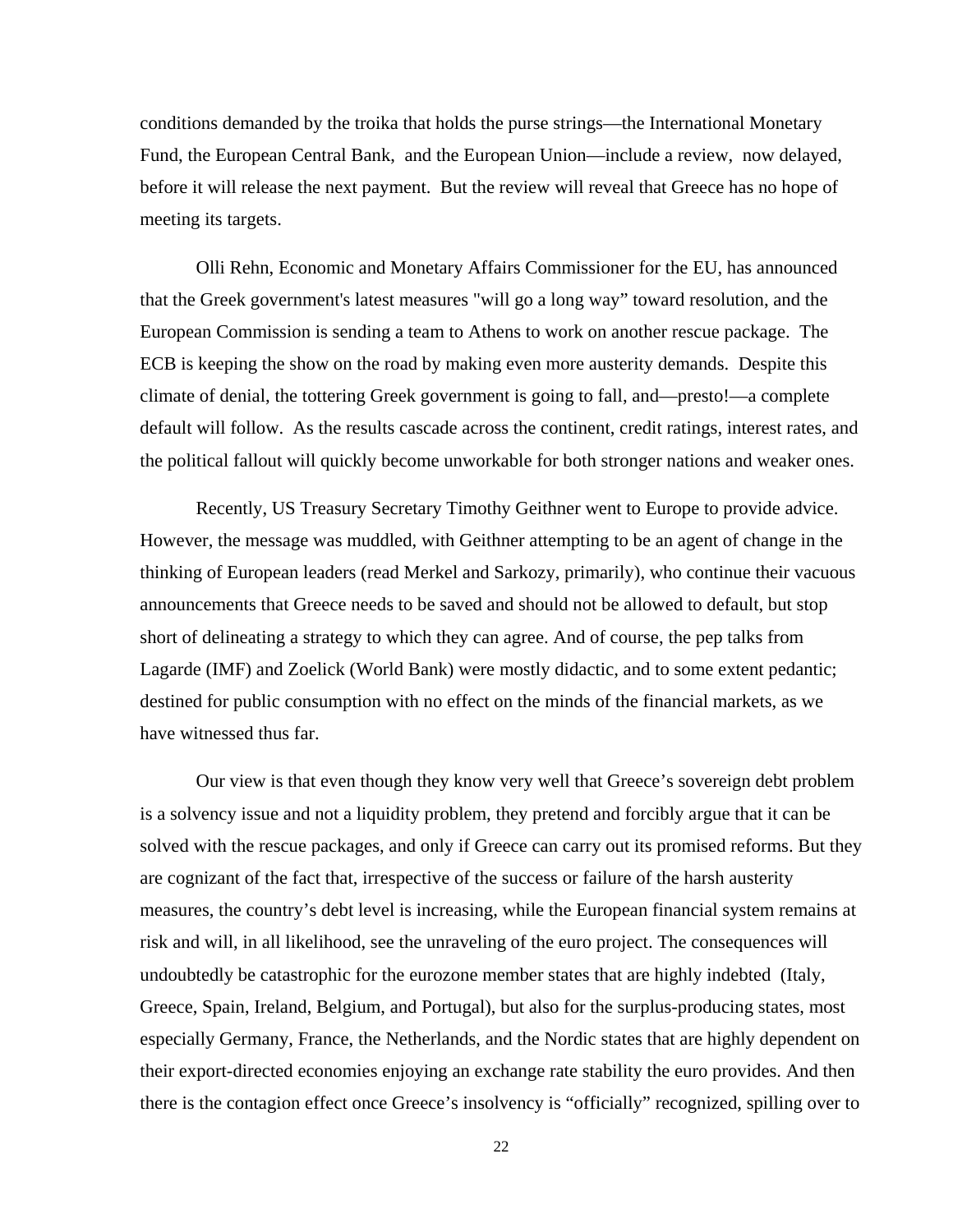Italy, Spain, Portugal, and Ireland, and possibly to the global economy. This is a huge responsibility to take on, especially for the inept leadership. So, better to kick the can as far down the road as you can and hope the problem will somehow go away.

To be sure, Greece is also constrained by internal politics and has not played its cards particularly well. It is hard to explain the actions of Greek Prime Minister George Papandreou. Our suspicion is that, in his eagerness to be respected all over Europe and beyond as the bold agent of change of Greek society, he miscalculated what was possible and relied mostly on advice emanating from the neoliberal prescriptions used by the IMF and adopted by the EU, which have, over time, proven to deliver characteristically abysmal results. For a society like Greece with flagrant tax avoidance and evasion together with a high degree of transactions opacity, the ongoing harsh measures and reforms that are being implemented have proven to be ineffective, exacerbating tax evasion, increasing the shadow economy, and slowly but steadily causing the disappearance of the middle-class; pushing the vulnerable segments of the population to deeper poverty and despair while the privileged benefit disproportionately, all resulting in making Greece one of the most unequal countries in Europe.

Given the unprecedented and extraordinarily high levels of Greek bond yields, markets and investors have concluded that Greece will sooner or later default on its debt, whether in an orderly or disorderly fashion. It is no surprise, then, that they would want a clearly worked out plan that isolates Greece from the rest of the eurozone. But this is not possible, as the latest troubles of the Franco-Belgian lender Dexia have shown. Greece's sovereign debt problem is not limited to Greek lenders, but affects the entire eurozone, requiring a eurozone-wide solution. The immediate problem of Greece can be resolved along the lines of the US TARP program, with the ECB announcing that it is ready and willing to purchase all outstanding Greek bonds at market prices. The result will be a dramatic drop in yields and increases in Greek bond prices. The ECB's message will quickly calm the financial turbulence and solve the eurozone markets' volatility problem until a permanent solution is crafted. But such a bold approach will be forthcoming neither from a lackluster Trichet leadership—especially now that he is about to depart, passing the Greek "hot potato" to his successor—nor from the continuing uninspired leadership of Germany and France.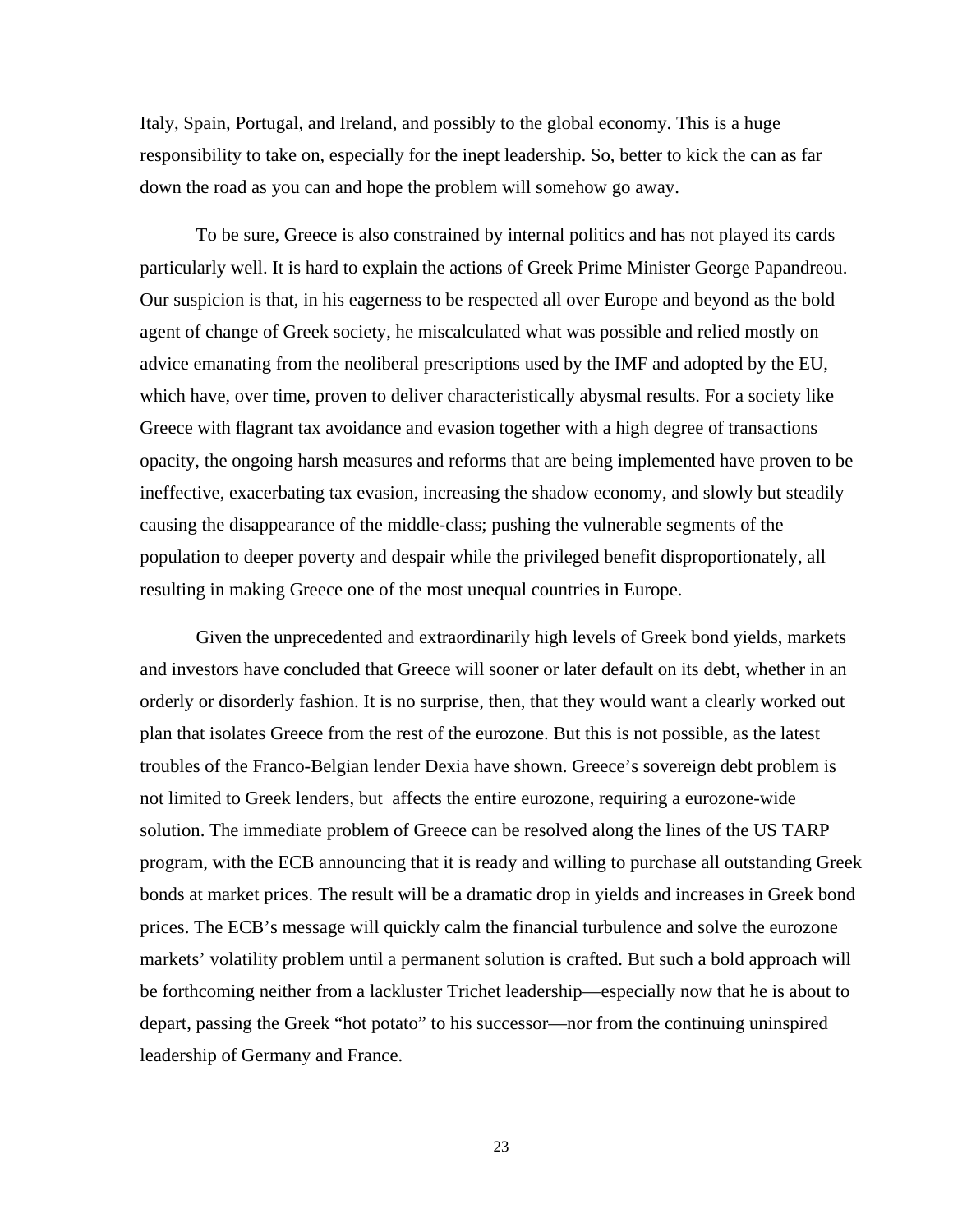That opens the possibility of an orderly default with a substantial bond "haircut" of no less than 60 percent, together with special bank recapitalization funds for all eurozone banks to avert a financial system failure. Greece will most likely continue to receive structural funds support from the EU for development purposes, but will be required to continue the implementation of even harsher austerity measures and reforms. The structural deficit will eventually be brought under control at the expense of a high unemployment rate of 20–25 percent. The EU/ECB/IMF-imposed measures will achieve the goal of deficit reduction with unprecedented numbers of unemployed, severe maldistribution of income and wealth, and a country highly dependent on the European powers and with restrictions to its sovereignty.

But that is not the only possible endgame. When the signals from the institutions charged with running the European Union inspire a lack of confidence, it becomes imperative to consider alternative strategies. Greece's exit from the euro has been presented as another option for dealing with the country's insolvency. Economists, commentators, and politicians have suggested various (temporary or permanent) exit strategies; Nouriel Roubini is one among many advocating them. Greek exit from the euro entails significant risks that are difficult to ascertain. This strategy will cause market upheaval to reverberate through the global economy, at least for some period of time, pushing other eurozone countries to follow suit, and with serious consequences for Greece. We should expect an immediate devaluation of the national currency, a default on the country's debt, inflationary pressures, runs on Greek banks (and their nationalization), together with perilous economic and societal trends characteristic of a dysfunctional economy. It is possible, however, that after a period of dramatic hardship, the country may reestablish itself as a viable economy highly dependent on a spectacular leader showing the way.

In sum, the collapse of the euro project will break in one of two ways. Looking increasingly likely, and least desirable, is that nations will leave the euro in a coordinated dissolution, which might ideally resemble an amicable divorce. As with most divorces, it would leave all the participants financially worse off. Wealthier countries would be back to the kinds of tariffs, transaction costs, and immobile labor and capital that inspired the euro in the first place. Poorer nations could kiss their subsidies, explicit and implicit, good-bye.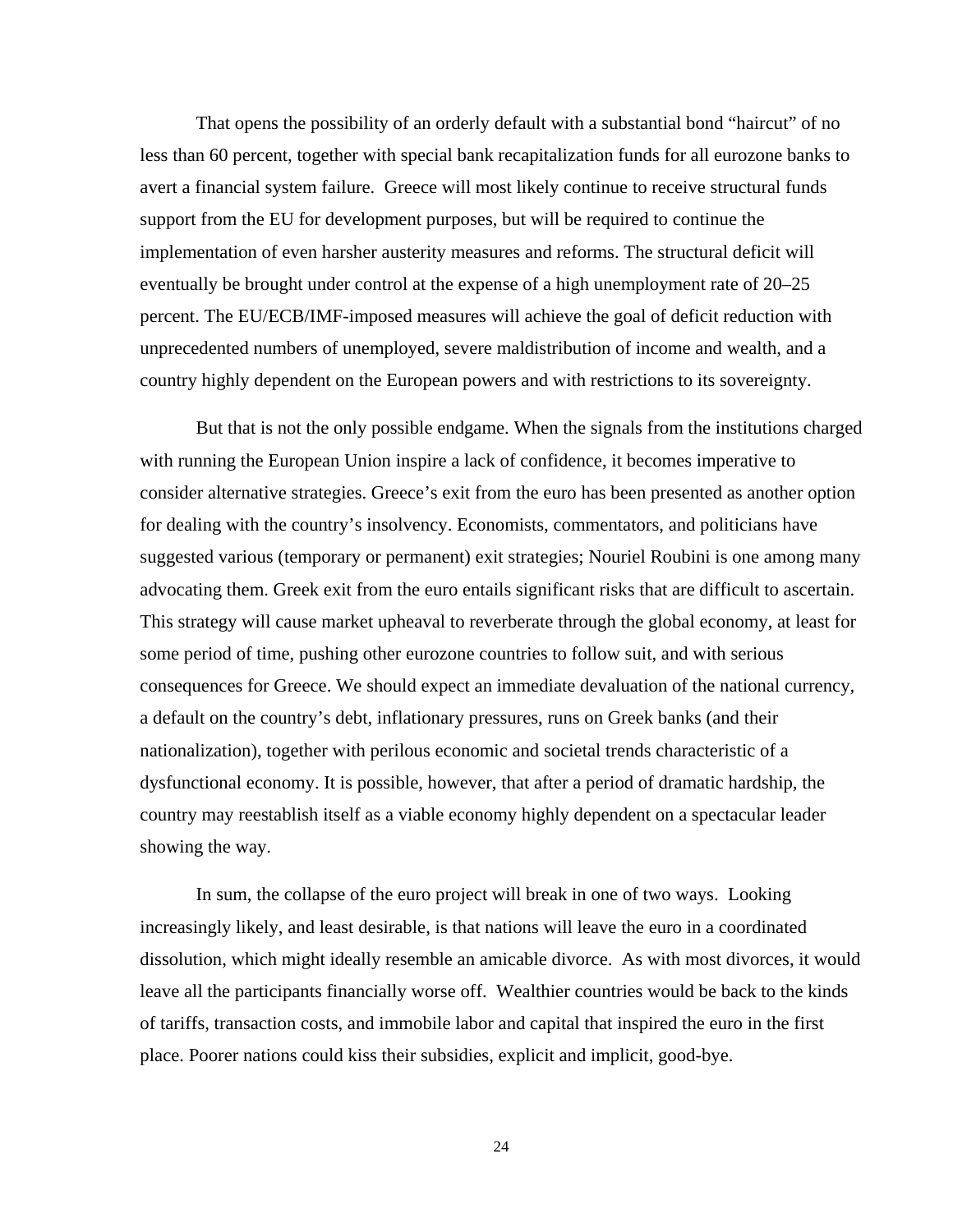Less likely, but more desirable, would be a major economic restructuring leading toward increased European consolidation. The EFSF, which is the rescue fund of the European Central Bank, now has access to 440 billion euros. Thus far, the real beneficiaries of the EU bailouts have been the banks that hold all the debt. But with some restructuring and alteration of regulations, that would not need to be the case. The doomed rescue plans we are seeing do not address the central problem: countries with very different economies are yoked to the same currency. Nations like Greece are not positioned to compete with countries that are more productive, like Germany, or that have lower production costs, like Latvia. Any workable plan to save the euro has to address those differences.

The best structural changes would even out trade imbalances by "refluxing" the surpluses of countries such as Germany, France, and the Netherlands into deficit countries by, for example, investing euros in them. Germany did this with the former East Germany following reunification. This kind of mechanism could be set up very quickly under the EFSF if it had a deeper well to draw from, probably one trillion euros.

The European Parliament, led by its premier leaders, Angela Merkel and Nicolas Sarkozy, could authorize the EFSF to take over the entire sovereign debt of the expanding periphery, which, in addition to Greece, would include Ireland, Portugal, Spain, and possibly Italy.

It is possible that the EU will eventually take this path, or a similar one, in recognition of the value of the eurozone. The current approach is unsustainable, with French and German taxpayers furious about footing the bill, and residents in the peripheral nations angrily resisting cutbacks. And it is remarkable that Merkel has not already recognized that, as the EU's largest net exporter, Germany's insistence on fiscal austerity for its many troubled neighbors is a losing proposition.

Ideally, the EFSF would ultimately be responsible to the elected European Parliament. The arrangement would replicate, in some ways, the US Treasury's relationship with the states, but with more control by Europe's nations. Yes, the European Parliament has long engaged in payments to poorer nations, but its total budget has remained below 1 percent of GDP, which is clearly too small.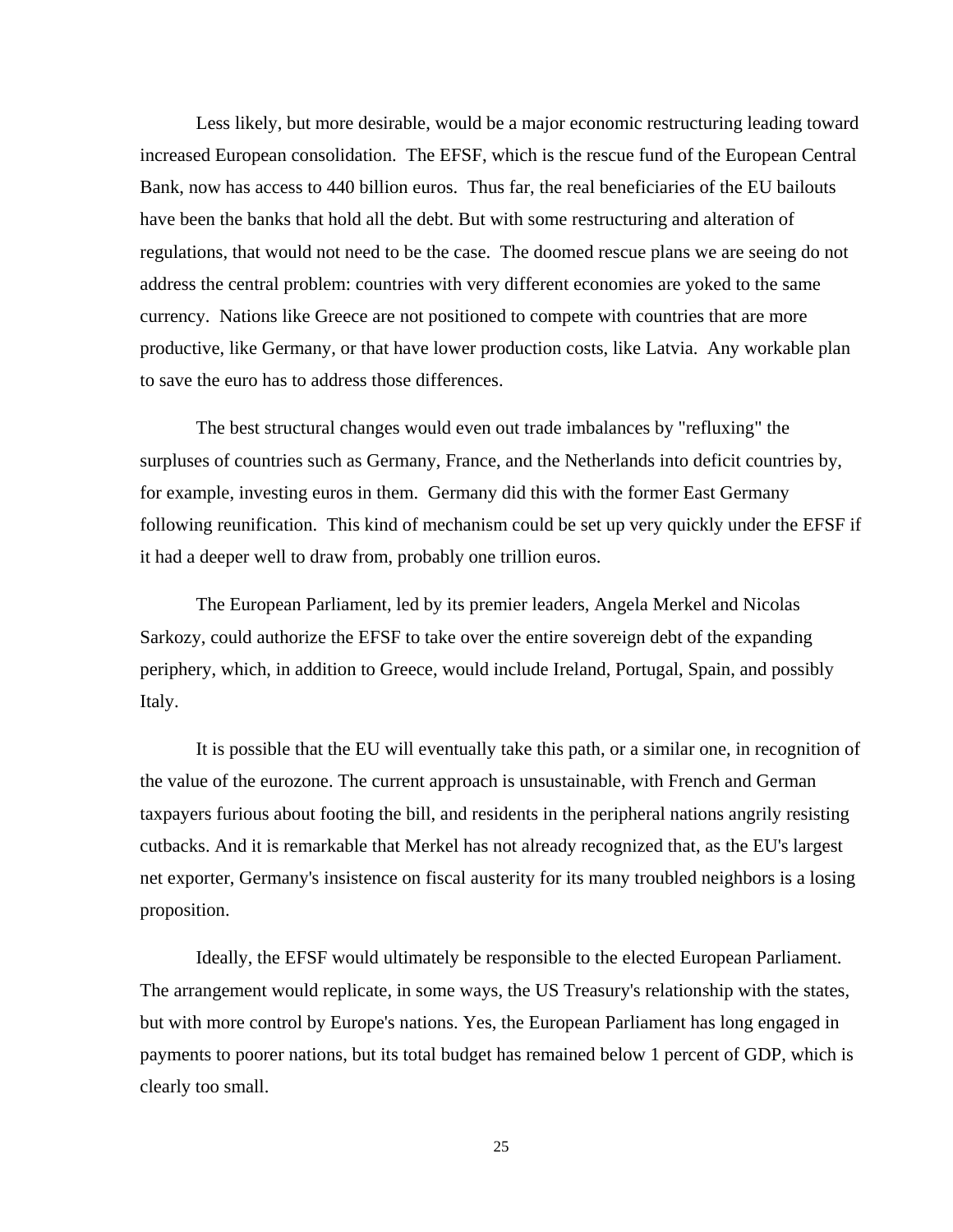The founding of the EU was a political venture that emerged from the ambitious heads of the two leading continental powers, Germany and France. Their creation grew into a promising economic laboratory. It is ironic that it is the absence of a true political union—an entity with a unified fiscal policy as well as a unified currency—that might be the cause of its death.

The fallout from a European crash will be significant. Indeed, we believe that due to the interconnectedness of global finance, a financial crash in any region is likely to set off a second installment of the GFC. The spark could come in Europe, America, or even in Asia or the BRICS. While we do believe there are benefits to unification in Europe and to greater integration of all economies around the globe, there is also the danger that over-leveraged global financial capitalism causes a crisis in one area to quickly degenerate into a global financial crisis.

What we have today is, in Minsky's terms, money manager capitalism. We will not repeat other analyses done at the Levy Institute, beginning with Minsky's own contributions. Suffice it to say that what we need is a different form of what Minsky called the "57 varieties of capitalism." This one is simply too fragile to be sustained. While the problems in Euroland are somewhat idiosyncratic—a unified currency without unified fiscal policy—Europe also shares with the Anglo economies the common money manager characteristics: too much debt, too much layering and leveraging, and too much power in the hands of money managers. The greatest barrier to a resolution in Europe is the fear among leaders that reform will harm the biggest banks. Both Europe and the Anglo nations, as well as Iceland, need debt relief and downsizing of the role played by finance. But the very power that finance has managed to assume makes real solutions politically infeasible.

It may take a total collapse of money manager capitalism before a real solution can be brought forward.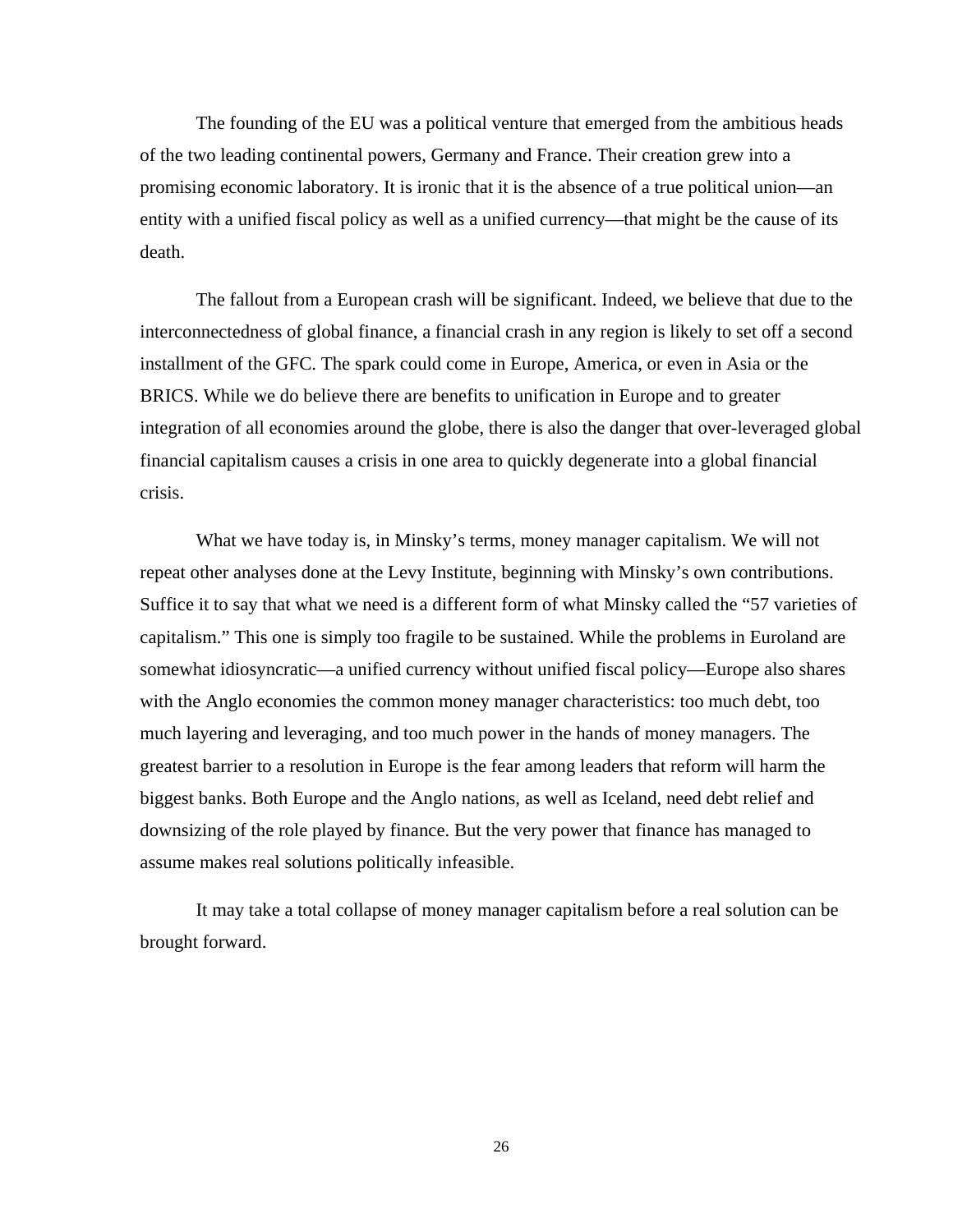## **REFERENCES**

Ablan, J. and M. Goldstein. 2011. "Special Report: The great haircut, a radical plan to jumpstart the US economy may have to involve massive write-downs of US consumer debt." Thomson Reuters, October 3. http://www.reuters.com/article/2011/10/03/ushaircut-idUSTRE79125J20111003

Credit Suisse. 2011. "Global Equity Strategy." Global Equity Research, September 23.

- Delpla, J. and J. von Weizsäcker. 2011. "Eurobonds: The Blue Bond Concept and its Implications." Bruegel.org, March 21. http://www.bruegel.org/publications/publication-detail/publication/509-eurobonds-theblue-bond-concept-and-its-implications/
- Evans-Pritchard, A. 2011. "Frau Merkel, It Really Is a Euro Crisis." London Telegraph Blog, September, 27. http://blogs.telegraph.co.uk/finance/ambroseevanspritchard/100012223/frau-merkel-it-really-is-a-euro-crisis/
- Giles, C. 2011. "Dark humour and hard talk at IMF meetings." Financial Times, September 25. http://www.ft.com/intl/cms/s/0/630bdfee-e76c-11e0 da300144feab49a.html#axzz1afcxZMj1
- Hennessy, P. 2011. "£1.75 trillion deal to save the euro." London Telegraph, September 24. http://www.telegraph.co.uk/news/worldnews/europe/eu/8786945/1.75-trillion-deal-tosave-the-euro.html
- Kennedy, S. 2011. "Europe Meltdown seen converging with recession in survey." Bloomberg, September 29. http://www.bloomberg.com/news/2011-09-29/world-recession-seen-triggered-byeurope-breakdown-in-global-investor-poll.html
- Liu, H. C.K. 2011. "The Eurozone Sovereign Debt Crisis: Part I: A currency union not backed by political union." Henry Liu: Independent Critical Analysis and Commentary, September 29. http://henryckliu.com/page250.html
- Peel, Q. 2011. "Merkel warns Athens of threat to rescue deal." FT.com, September 28. http://www.ft.com/cms/s/0/f03d449c-e9f2-11e0-b997- 00144feab49a.html#axzz1abFyjsth
- Reich, R. 2011. "Follow the Money: Behind Europe's debt crisis lurks another giant bailout of Wall Street?" Robert Reich, October 4. http://robertreich.org/post/11033625495
- Stearns, J. 2011. "EU Stiffens deficit, debt rules to prevent further crises." Bloomberg, September 28. http://www.bloomberg.com/news/2011-09-28/eu-approves-first-of-sixnew-laws-to-toughen-deficit-rules.html
- Taibbi, M. 2011. "Attorneys General Settlement: The next big bank bailout?" Rolling Stone, October 6.